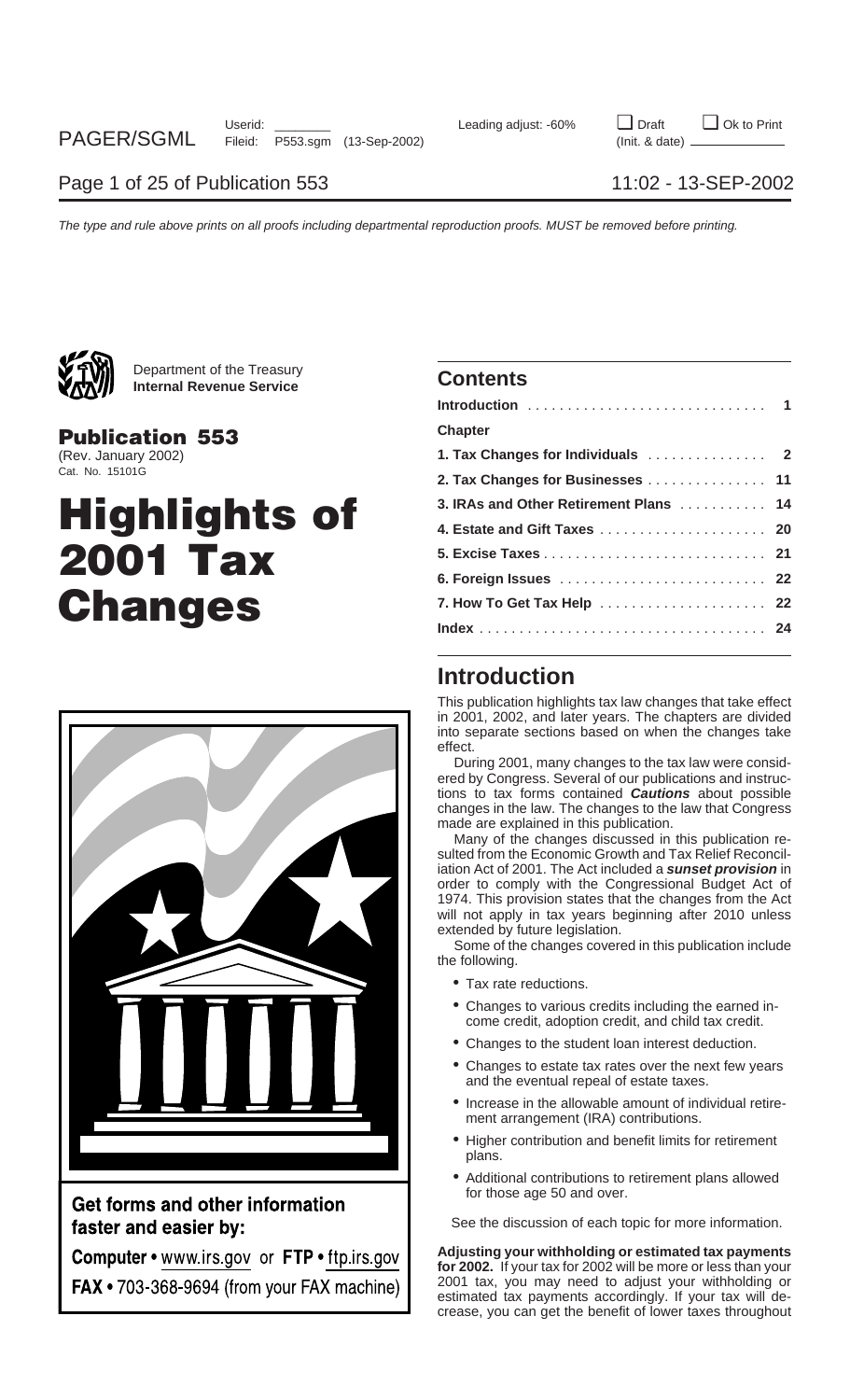the year. If you will owe more tax, you can avoid a penalty 10% rate through an advance payment of income tax. when you file your tax return. Those individuals who did not receive the maximum ad-

will help you adjust your withholding or estimated tax credit, discussed below. After 2001, the 10% tax rate will payments. See chapter 7 for information on ordering forms be reflected in the tax tables and tax rate schedu payments. See chapter 7 for information on ordering forms

| To adjust your       | Get Form                                                  | <b>And Publication</b> | 39.6% are redu   |
|----------------------|-----------------------------------------------------------|------------------------|------------------|
| Withholding          | $W-4$ , <i>Employee's</i>                                 | 919, How Do I          | following table. |
|                      | Withholding<br>Adjust My Tax<br>Withholding?<br>Allowance |                        | Tax year begi    |
|                      | Certificate                                               |                        | 2001             |
| <b>Estimated tax</b> | $1040 - ES$                                               | <b>505.</b> Tax        | 2002 or 2003     |
| payments             | <b>Estimated Tax for</b>                                  | Withholding and        | 2004 or 2005     |
|                      | <i><b>Individuals</b></i>                                 | <b>Estimated Tax</b>   | 2006 or later ve |

**Photographs of missing children.** The Internal Revenue Service is a proud partner with the National Center for **Rate Reduction Credit** Missing and Exploited Children. Photographs of missing children selected by the Center may appear in this publica-<br>tion on pages that would otherwise be blank. You can help<br>by claiming the rate reduction credit on your 2001 tax<br>bring these children home by looking at the phot

**Comments and suggestions.** We welcome your com-<br>ments about this publication and your suggestions for You cannot claim the rate reduction credit if the advance ments about this publication and your suggestions for

You can e-mail us while visiting our web site at **www.irs.gov**.<br>You can write to us at the following address:<br>• Head of household—\$500.

Internal Revenue Service **• Married filing jointly or qualifying widow(er)**—\$600.<br>
Technical Publications Branch<br>
W:CAR:MP:FP:P

would be helpful if you would include your daytime phone can be claimed as a dependent on someone else's return,

# **Tax Changes for** Standard Deduction<br> **Individuals**

For tax years beginning in 2001, the income tax rates have been reduced. The following items highlight these **Limit on Itemized** changes. **Deductions Increased**

**10% tax rate.** A portion of your income that would be subject to the 15% tax rate is subject to a reduced rate of If your adjusted gross income is above a certain amount, 10%. For 2001, most individuals received the benefit of the you lose all or part of your itemized deductions. In 2001,

See the following table for forms and publications that vance payment may be able to claim the rate reduction

and publications. **Other tax rates.** The other tax rates, 28%, 31%, 36%, and **To adjust your.... Get Form... And Publication...** 39.6% are reduced in 2001 and later years as shown in the

|                                     | Withholding<br>Allowance | Adjust My Tax<br>Withholding?              | Tax year beginning in:               |  | 28% 31% 36% 39.6% |
|-------------------------------------|--------------------------|--------------------------------------------|--------------------------------------|--|-------------------|
|                                     | Certificate              |                                            |                                      |  |                   |
| <b>Estimated tax</b>                | $1040 - ES$              | 505. $Tax$                                 | 2002 or 2003 27.0% 30.0% 35.0% 38.6% |  |                   |
| payments                            | <b>Estimated Tax for</b> | Withholding and                            | 2004 or 2005 26.0% 29.0% 34.0% 37.6% |  |                   |
| <b>Estimated Tax</b><br>Individuals |                          | 2006 or later year 25.0% 28.0% 33.0% 35.0% |                                      |  |                   |

and calling **1–800–THE–LOST (1–800–843–5678)** if **vance payment** of income tax you received (before offset) you recognize a child. in 2001. The advance payment is not subject to federal

future editions.<br>
Payment is equal to the amount shown for your 2001 filing<br>
You can e-mail us while visiting our web site at status.

- 
- 
- 

W:CAR:MP:FP:P<br>1111 Constitution Ave. NW The Mate of the Rate of the Rate of the Rate of the Rate of the Rate of the Rate of<br>Reduction Credit Worksheet in your form instructions to 1111 Constitution Ave. NW **Reduction Credit Worksheet** in your form instructions to Washington, DC 20224 figure your credit.

We respond to many letters by telephone. Therefore, it **Dependents.** If you, or your spouse if filing a joint return, number, including the area code, in your correspondence. you cannot claim the credit. Figure your tax using the Tax Computation Worksheet for Certain Dependents in your form instructions, unless you, or your spouse if filing a joint return, received an advance payment of income tax during 2001. For more information, see your form instructions or **1.** chapter 38 of Publication 17, Your Federal Income Tax.

The standard deduction for taxpayers who do not itemize deductions on Schedule A of Form 1040 is, in most cases, higher for 2001 than it was for 2000. The amount depends **2001 Changes** on your filing status, whether you are 65 or older or blind, and whether an exemption can be claimed for you by another taxpayer. The 2001 Standard Deduction Tables **Income Tax Rates Reduced** are shown in Publication 501, Exemptions, Standard Deduction, and Filing Information.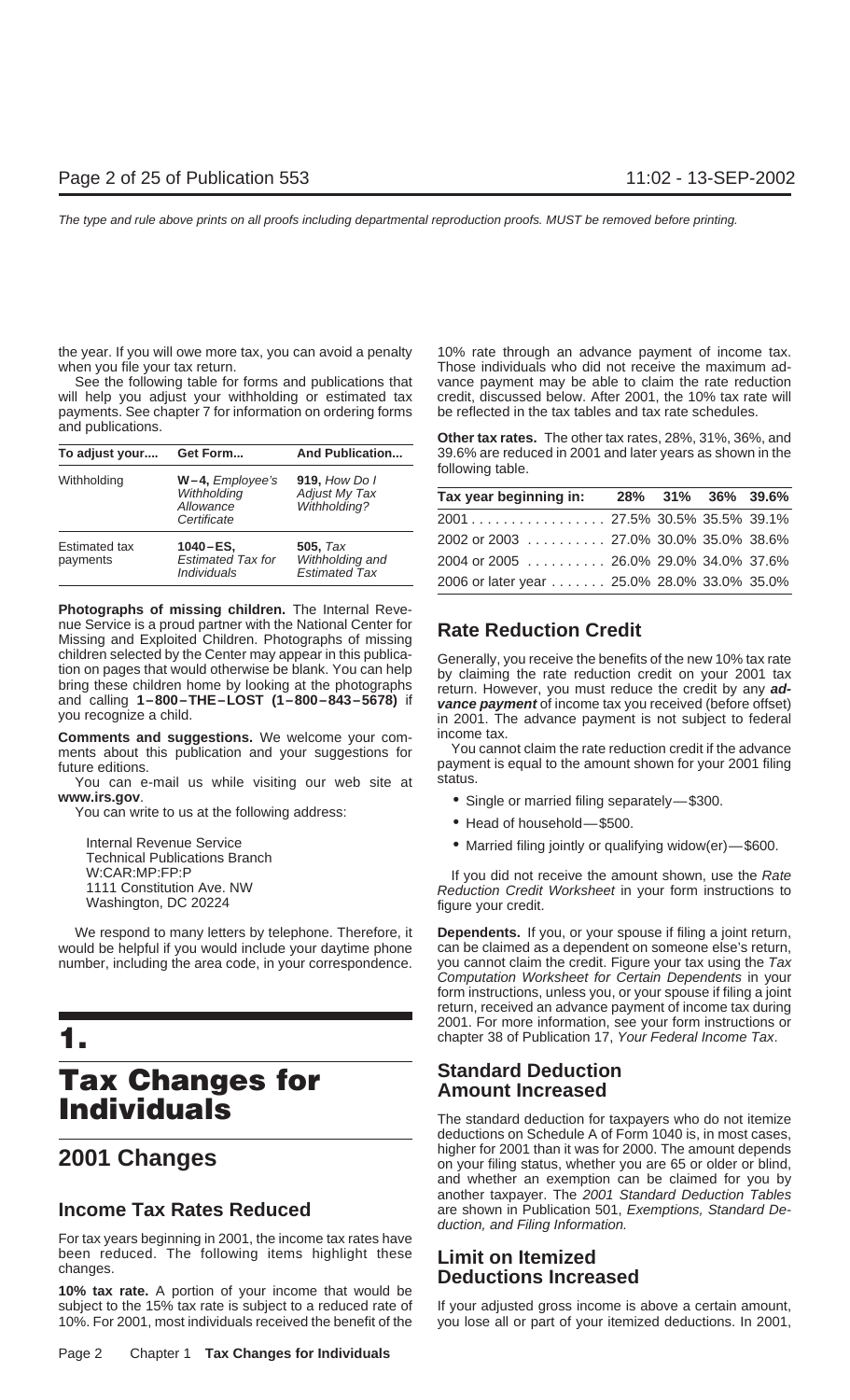this amount is increased to \$132,950 (\$66,475 if married 2) The year the child would have reached age 18. filing separately). In 2000, the amounts were \$128,950 and<br>\$64,475, respectively. For more information and a work-<br>sheet to figure the amount you can deduct, see the instruc-<br>tions for line 28 of Schedule A (Form 1040).<br>Ea

The amount you can deduct for each exemption has in- **Holocaust Victims Restitution** creased from \$2,800 in 2000 to \$2,900 in 2001.

You lose all or part of the benefit of your exemptions if<br>your adjusted gross income is above a certain amount.<br>The amount at which the phaseout begins depends on<br>your filing status. For 2001, the phaseout begins at<br>would \$199,450 for married persons filing jointly. If your adjusted tion, see Publication 525, *Taxable and Nontaxable In-*<br>gross income is above this amount, use the *Deduction for come.* Exemptions Worksheet in the Form 1040 instructions to figure the amount you can deduct for exemptions. **Lower Capital Gain Tax Rates**

For 2001, the standard mileage rate for the cost of operat- long-term capital gain from the sale of property that you ing your car, van, pickup, or panel truck is increased to held for more than 5 years and that would otherwise be 341/2 cents a mile for all business miles.

Car expenses and use of the standard mileage rate are<br>explained in chapter 4 of Publication 463, *Travel, Enter*-<br>tainment, Gift, and Car Expenses.<br>with a holding period that begins after 2000.

- 
- Head of household or qualifying widow(er) with de-<br>For more information on this election, see chapter 4 of<br>Publication 550, *Investment Income and Expenses*.
- The child tax credit.
- 

- 
- 2) The child must have qualified as your dependent for the part of the year before the kidnapping (or, in the **Employee Business Expenses** case of the earned income credit and filing status determinations, the child must have lived with you for

If both statements are true, then the child is treated as<br>your dependent for the year. The child is also treated as<br>continuing to live with you after the kidnapping. This may<br>enable you to qualify for the tax benefits list

can apply is the earlier of: **under MACRS.** If you file your 2001 return on a calendar

the child tax credit, see the instructions for Form 1040 or **Exemption Amount Increased** Form 1040A.

**Standard Mileage Rate Increased** Beginning in 2001, the 10% capital gain rate is lowered to 8% for qualified **5-year gain**. Qualified 5-year gain is subject to the 10% or 20% capital gain rate.

**Tax Benefits for Parents**<br> **Election to recognize gain on stock held on January**<br> **A Kidnannod Childron**<br> **A Kidnannod Childron 1, 2001.** If you held any readily tradable stock on January **of Kidnapped Children** 1, 2001, you can elect to treat it as sold on January 2, A child who has been kidnapped may still qualify you for<br>the following tax benefits.<br>future gain on the stock eligible for the 18% rate by giving • The exemption deduction for a dependent. The stock a new holding period. Any gain on the deemed

## • The earned income credit. **Student Loan Interest Deduction**

Both of the following statements must be true.<br>deduct part or all of the interest you paid. The maximum<br>must be true. 1) The child must be presumed by law enforcement amount you can deduct for student loan interest increased authorities to have been kidnapped by someone who to \$2,500 in 2001. The deduction was limited to \$2,000 in is not a member of your family or the child's family. 2000. For more information, see chapter 3 in Publication<br>970, Tax Benefits for Higher Education.

more than half of the part of the year before the **Increased section 179 deduction.** The total cost of seckidnapping).<br>from \$20,000 to \$24,000 for 2001 and 2002. Beginning in

the child is returned. However, the last year this treatment **Election not to apply the mid-quarter convention** year basis, or on a fiscal year basis or for a short tax year 1) The year the child is determined to be dead, or and the third or fourth quarter of your 2001 tax year in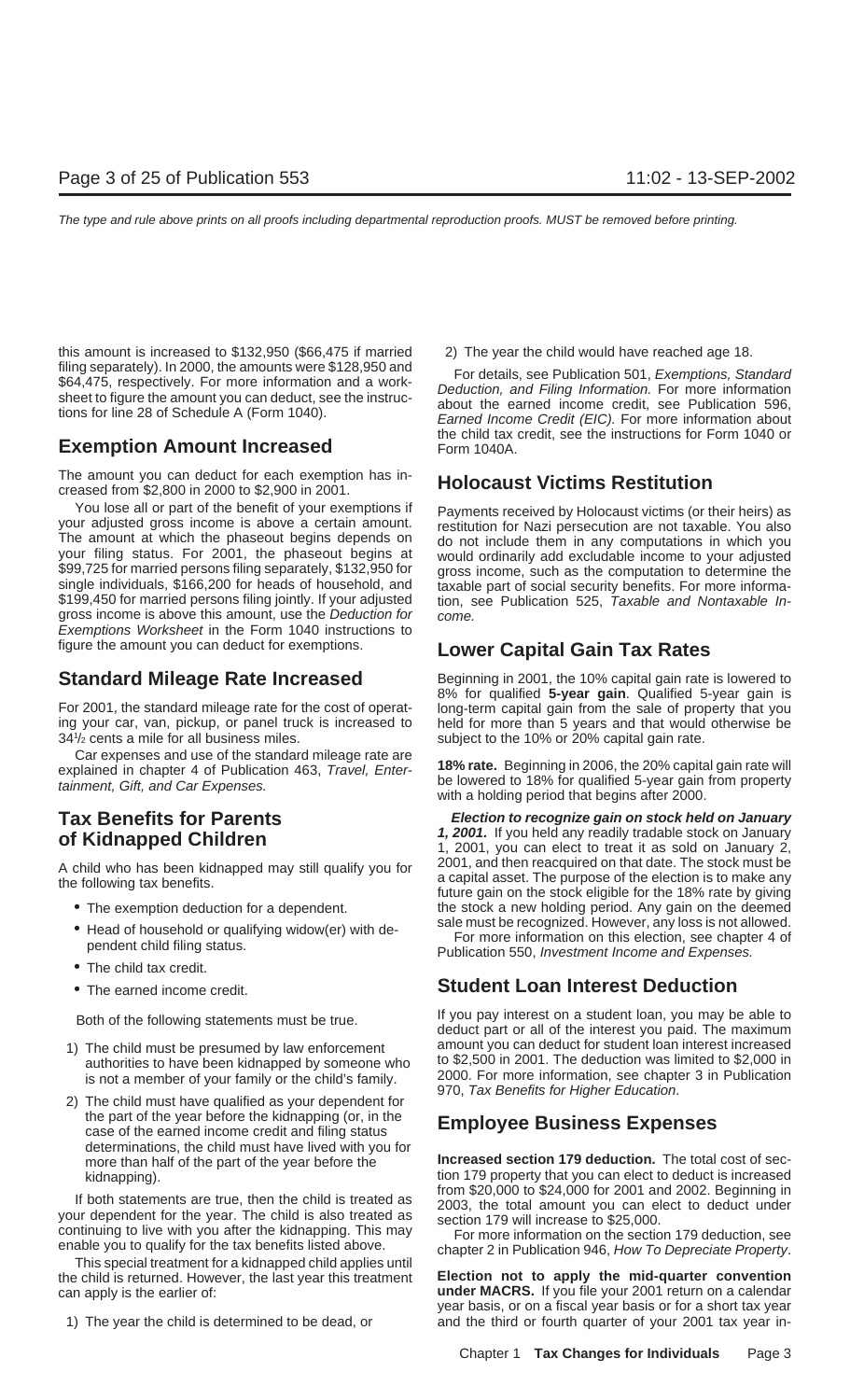cludes September 11, 2001, you can elect to apply the returns, paying income and employment taxes, and makhalf-year convention to all property placed in service during ing contributions to a traditional IRA or Roth IRA.

The self-employment tax rate on net earnings remains the same for 2001. This rate, 15.3%, is a total of 12.4% for same for 2001. This rate, 15.3%, is a total of 12.4% for **Tax Relief for Victims**<br>social security (old-age, survivors, and disability insur-<br>**of Terrorist Attacks** ance) and 2.9% for Medicare (hospital insurance).

## The Act does the following. **Child Tax Credit Increased**

The maximum child tax credit for each qualifying child is  $1)$  Forgives federal income tax liabilities of individuals increased from \$500 to \$600 for 2001. For more informa-<br>who die as a result of: tion on the child tax credit, see the Form 1040 or Form a) The April 19, 1995, attack on the Alfred P. Murrah 1040A instructions.

## **Additional Child Tax Credit Expanded** b) The September 11, 2001, terrorist attacks against

The additional child tax credit has been expanded for 2001 c) The terrorist attacks involving anthrax occurring<br>to include taxpayers with fewer than three qualifying chil-<br>dren. If you have taxable earned income of more th \$10,000, you may be able to claim the credit. Previously, you had to have three or more qualifying children to claim 2) Provides for the tax-free treatment of the following the additional child tax credit.

The additional child tax credit may give you a refund<br>even if you do not owe any tax. You must use Form 8812 to<br>claim the additional child tax credit. For more information,<br>see the Form 8812 instructions.<br>living, or funera

# **Credit on Welfare Benefits** ending after September 10, 2001, the sub- of the sus- tained in a terrorist attack.

Any refund you receive as a result of taking the additional c) Certain death benefits paid by an employer to the child tax credit will not be considered income when deter-<br>mining if you are eligible for the following progr you receive are not spent within a certain period of time,<br>they may count as an asset (or resource) and affect your<br>eligibility.<br>eligibility.

- 
- Medicaid and supplemental security income (SSI). pensation Fund of 2001.
- 

tember 11 terrorist attack, and the anthrax attacks.<br>The IRS may postpone for up to 1 year certain tax deadlines of taxpayers who are affected by a Presidentially declared disaster. The tax deadlines the IRS may post- **More information.** For more information on these relief pone include those for filing income and employment tax provisions and methods for claiming tax refunds, see Pub-

the year that would otherwise be subject to the mid-quarter<br>convention under MACRS. See Which Convention Ap-<br>plies? and Using the Applicable Convention in a Short Tax<br>Year in chapter 3 of Publication 946, How To Depreciate

For more information on who may be eligible for the **Self-Employment Tax** postponement, see Publication 547, Casualties, Disasters, and Thefts.

**Earnings limit.** The maximum amount subject to the so-<br>cial security part for tax years beginning in 2001 has<br>increased to \$80,400. All net earnings of at least \$400 are<br>subject to the Medicare part.<br>subject to the Medica

- -
	- the United States, or
	-
- -
- **Effect of Additional Child Tax** b) Certain disability payments received in tax years<br> **Crodit on Wolfare Bonefits**<br> **Crodit on Wolfare Bonefits** 
	-
	-
	- Temporary Assistance for Needy Families (TANF). e) Payments from the September 11th Victim Com-
	- Food stamps and low-income housing.  $\qquad \qquad$  3) Allows the IRS to postpone for up to 1 year certain tax deadlines of taxpayers who are affected by a terrorist attack.
- **Postponed Tax Deadlines**<br>
4) Reduces the estate tax of individuals who die as a<br>
result of the Oklahoma City terrorist attack, the Sep-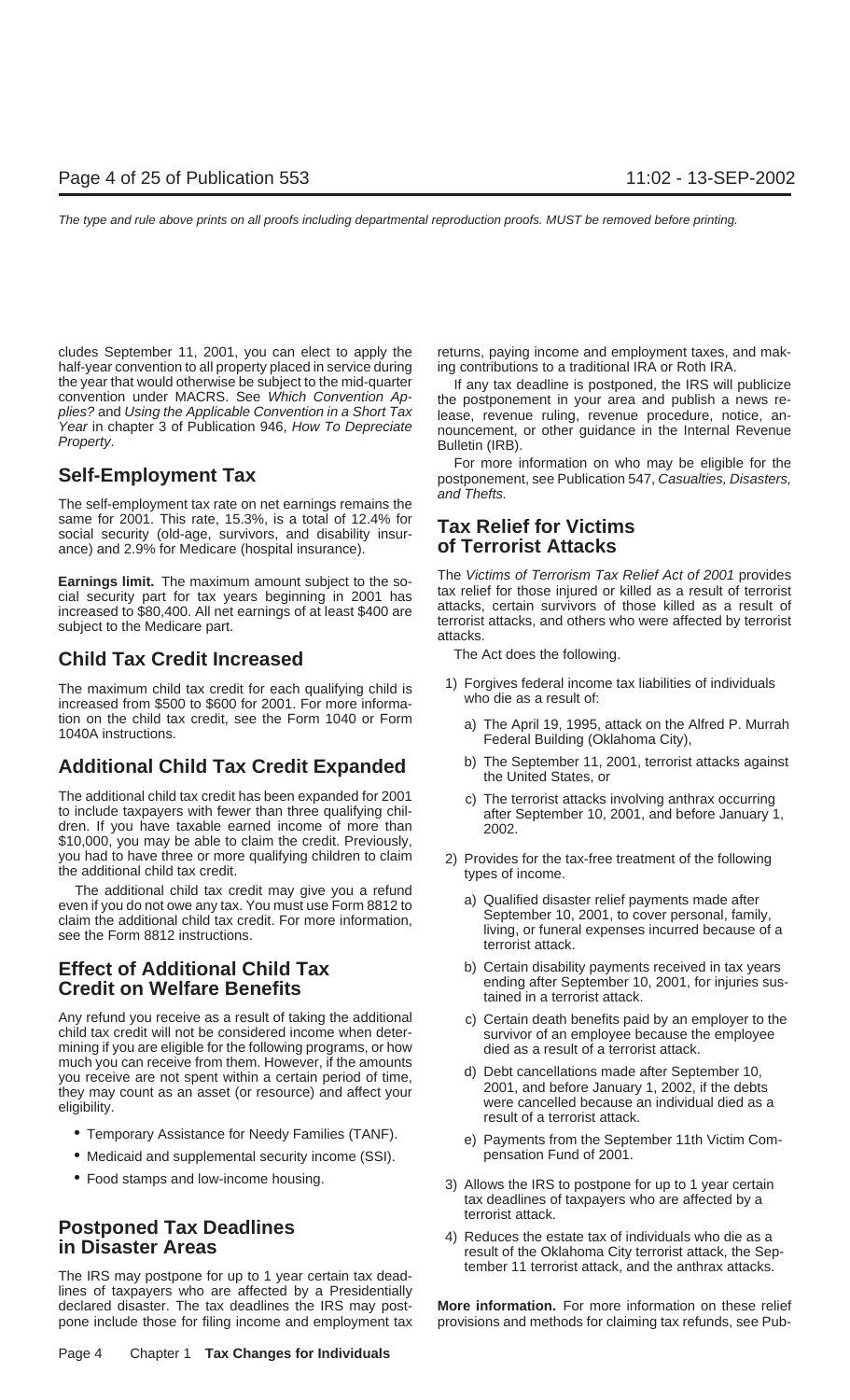| Name of<br><b>Issuer</b> | <b>CUSIP No.</b> | <b>Issue Date</b> | <b>Maturity</b><br>Date | <b>Issue Price</b> | <b>Stated</b><br><b>Interest</b><br>Rate | Total OID<br>to 1/1/2001 | 2001 1st<br><b>Period</b> | 2001 2nd<br>Period | 2001 3rd<br><b>Period</b> | Calendar<br><b>Year 2001</b> |
|--------------------------|------------------|-------------------|-------------------------|--------------------|------------------------------------------|--------------------------|---------------------------|--------------------|---------------------------|------------------------------|
| U.S. Treasury            | 9128272M3        | 02/06/97          | 01/15/07                | 100.104            | 3.375                                    | 98.24                    | 0.020360                  | 0.112151           | 0.016288                  | 23.35                        |
| U.S. Treasury            | 9128273A8        | 07/15/97          | 07/15/02                | 100.000            | 3.625                                    | 86.45                    | 0.020141                  | 0.110947           | 0.016113                  | 23.10                        |
| U.S. Treasury            | 9128273T7        | 01/15/98          | 01/15/08                | 100,000            | 3.625                                    | 77.03                    | 0.019967                  | 0.109985           | 0.015974                  | 22.90                        |
| U.S. Treasury            | 912810FD5        | 04/15/98          | 04/15/28                | 100.000            | 3.625                                    | 75.80                    | 0.084815                  | 0.070049           | 0.015853                  | 22.88                        |
| U.S. Treasury            | 9128274Y5        | 01/15/99          | 01/15/09                | 100.000            | 3.875                                    | 60.98                    | 0.019669                  | 0.108346           | 0.015736                  | 22.56                        |
| U.S. Treasury            | 912810FH6        | 04/15/99          | 04/15/29                | 100.000            | 3.875                                    | 58.44                    | 0.083446                  | 0.068918           | 0.015597                  | 22.51                        |
| U.S. Treasury            | 9128275W8        | 01/18/00          | 01/15/10                | 100,006            | 4.250                                    | 34.21                    | 0.019173                  | 0.105612           | 0.015339                  | 21.99                        |
| U.S. Treasury            | 9128276R8        | 01/16/01          | 01/15/11                | 100.002            | 3.500                                    | 0.00                     |                           | 0.102092           | 0.014827                  | 20.98                        |
| U.S. Treasury            | 912810FQ6        | 10/15/01          | 04/15/32                | 100.000            | 3.375                                    | 0.00                     |                           |                    | 0.014446                  | 1.13                         |

lication 3920, Tax Relief for Victims of Terrorist Attacks. **Election Out of** This publication should be available by March 2002. **Installment Method**

as a combat zone beginning September 19, 2001. For requirement.<br>more information on benefits available to members of the lif you entered into an installment sale after December more information on benefits available to members of the If you entered into an installment sale after December<br>Armed Forces serving in combat zones, see Publication 3 16, 1999, and filed an income tax return by April 16, Armed Forces serving in combat zones, see Publication 3, Armed Forces' Tax Guide. The reporting the sale on an accrual method, you have IRS

You may be mailing your return to a different service center<br>this year because the IRS has changed the filing location<br>for several areas. If you received an envelope with your tax<br>package, please use it. Otherwise, see *Wh* 

You can now allow the IRS to disclose tax returns and<br>return information to a third party (designee) by oral au-<br>thorization. Previously, your authorization had to be in<br>writing. Third parties include any person accompanyi

- 
- 
- Your identity and the identity of your designee. **Original Issue Discount on**

**Note.** Your recognized representative or the individual When Publication 1212, List of Original Issue Discount who holds your power of attorney *may not* execute this Instruments, was printed, SECTION I–C, Inflation-Index consent of disclosure unless it is specifically authorized in Debt Instruments, was not included. The OID on the original power of attorney. A designee is not permitted inflation-indexed instruments for 2001 is now available.<br>
See Table 1-1. this verbal authorization.

**Afghanistan Designated** For sales occurring after December 16, 1999, accrual **a Combat Zone basis taxpayers were required to report installment sales** under the accrual method of accounting. The Installment By Executive Order No. 13239, Afghanistan is designated Tax Correction Act of December 28, 2000, repealed that

approval to revoke your effective election out of the install-

**Mailing Your Return**<br>To revoke the election, you must file an amended return

## **Disclosure to Third Parties Securities Futures Contracts**

• The date, nature, and extent of information or assisentiated that the contract. For more information, see chapter 4 of Publication the requested.<br>
• The return or return information to be disclosed.<br>
• The return or retu

## **Inflation-Indexed Debt Instruments**

Instruments, was printed, SECTION I–C, Inflation-Indexed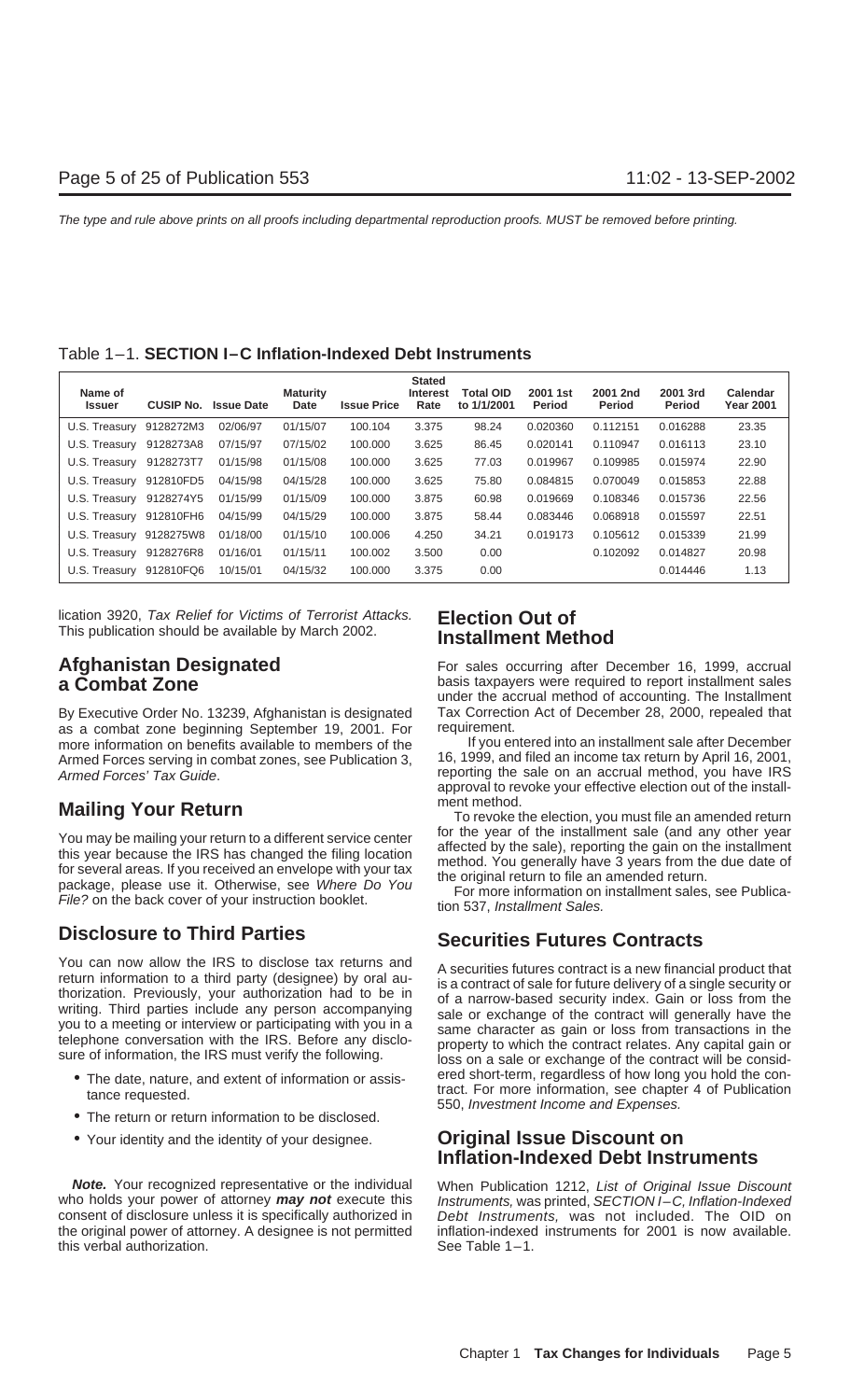## **Medical Savings Accounts Program Survivor Benefits for Extended and Renamed Public Safety Officers**

A medical savings account (MSA) is a tax-exempt trust or For tax years beginning after 2001, a survivor annuity custodial account with a financial institution (like a bank or received by the spouse, former spouse, or child of a public an insurance company) in which you can save money for safety officer killed in the line of duty will generally be<br>future medical expenses. To qualify for an MSA you must excluded from the recipient's income regardless of t future medical expenses. To qualify for an MSA, you must<br>be an employee of a small employer or self-employed. You<br>must also have a high deductible health plan and have no<br>other health insurance coverage except permitted co December 31, 2000, but has been extended until Decem-<br>ber 31, 2002. MSAs have also been renamed **Archer Retirement Planning Services** MSAs. You can find more information about MSAs in Beginning in 2002, if your employer has a qualified retire-<br>Publication 969, Medical Savings Accounts (MSAs). Thent plan, qualified retirement planning services provided

Education individual retirement accounts (IRAs) have tion. However, the value of any tax preparation, accountbeen renamed Coverdell education savings accounts ing, legal, or brokerage services provided by your (Coverdell ESAs). For more information about Coverdell employer will still be included in your income. For more ESAs, see chapter 4 in Publication 970, Tax Benefits for information about benefits your employer will not include in

You can now allow the IRS to discuss your 2001 tax return with a friend, family member, or any person you choose by The following paragraphs explain the changes to tax bene-<br>checking the "Xes" box in the "Third Party Designes" area fits for education. checking the "Yes" box in the "Third Party Designee" area where you sign your return. But if you want to allow the paid preparer who signed your return to discuss it with the **Employer-Provided** IRS, just enter "Preparer" in the space for the designee's **Educational Assistance** name. See your income tax package for more information.

For 2002, the standard mileage rate for the cost of operating your car, van, pickup, or panel truck is increased to **Qualified Tuition Programs (QTPs)** 36<sup>1</sup>/<sub>2</sub> cents a mile for all business miles.

For 2002, the employer and employee will continue to pay: Distributions from state-maintained QTPs. A distribu-

- 
- 

**Wage limits.** For social security tax, the maximum **QTPs maintained by educational institutions.** You can amount of 2002 wages subject to the tax has increased to make contributions to a OTP established and maintained amount of 2002 wages subject to the tax has increased to make contributions to a QTP established and maintained \$84,900. For Medicare tax, all covered 2002 wages are by one or more eligible educational institutions. Any earn-Publication 15, Circular E, Employer's Tax Guide. Previously, contributions could only be made to a QTP

to you (or your spouse) by your employer will not be **Education IRAs Renamed** in included in your income. Qualified retirement planning services include retirement planning advice and informa-Higher Education. The same of the section of the section of the seed of the seed Fringe Benefits in Publication 525, Taxa-<br>ble and Nontaxable Income.

## **Third Party Designee Tax Benefits for Education**

The tax-free status of up to \$5,250 of employer-provided educational assistance benefits each year for **2002 Changes 2002** Changes **2002** Changes **2001 2001 Courses beginning after 2001**. This benefit has been extended indefinitely and, beginning in 2002, it also applies to graduate-level courses. For more information, see chapter **Standard Mileage Rate** 7 in Publication 970, Tax Benefits for Higher Education.

Seginning in 2002, changes apply to what were formerly<br>Car expenses and use of the standard mileage rate are<br>explained in chapter 4 of Publication 463, Travel, Enter-<br>tainment, Gift, and Car Expenses.<br>970. Tax Benefits for 970, Tax Benefits for Higher Education.

**Social Security and Medicare Taxes Name change.** Qualified state tuition programs are **Social Security and Medicare Taxes** renamed qualified tuition programs (QTPs).

tion from a QTP established and maintained by a state (or<br>6.2% each for social security tax (old-age, survivors, an agency or instrumentality of the state) can be excluded<br>from income if the amount distributed is used for from income if the amount distributed is used for higher education. Previously, the beneficiary was required to pay 2) 1.45% each for Medicare tax (hospital insurance). tax on any earnings from a QTP unless the earnings were tax-free under some other provision of the law.

ings distributed before January 1, 2004, will be taxable.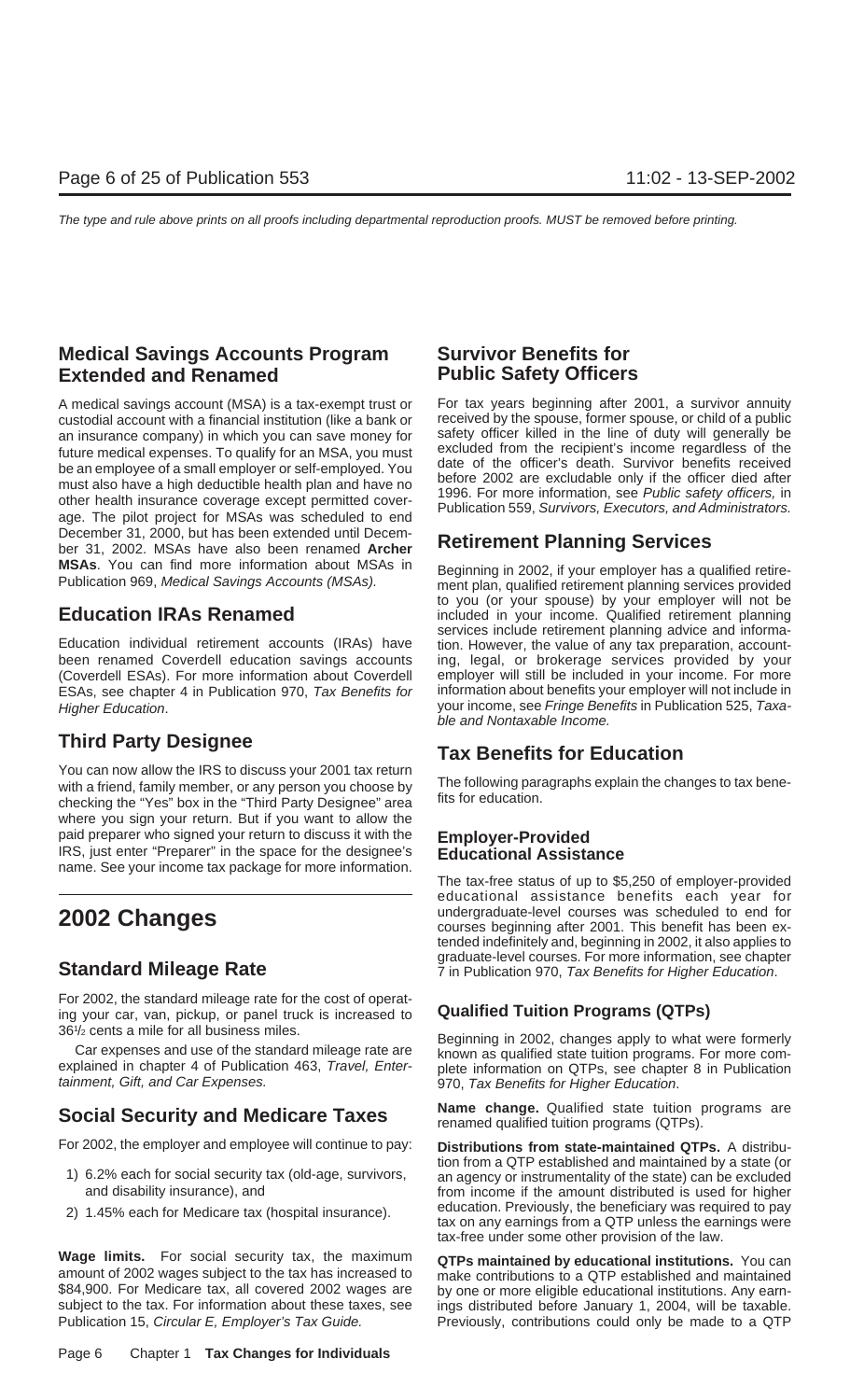established and maintained by a state (or an agency or secondary education expenses. Qualified elementary and instrumentality of the state). Secondary education expenses include expenses for:

**Rollovers of QTPs to family members.** For purposes of  $\bullet$  Tuition, fees, academic tutoring, special needs servrollovers and changes of designated beneficiaries, the ices in the case of a special needs beneficiary, definition of family members is expanded to include first books, supplies, and other equipment incurred in cousins of the beneficiary. connection with enrollment or attendance as an ele-

**Rollovers of QTPs without changing the beneficiary.** mentary or secondary school student at a public,<br>Amounts in a QTP can be rolled over, tax free, to another private, or religious school, QTP set up for the same beneficiary. However, the rollover • Room and board, uniforms, transportation, and sup-<br>of credits or other amounts from one QTP to another QTP plementary items and services (including extended of credits or other amounts from one QTP to another QTP for the benefit of the same beneficiary cannot apply to day programs) which are required or provided by a more than one transfer within any 12-month period. public, private, or religious school in connection with

such enrollment or attendance, and **Qualified expenses.** Calculation of the amount that is considered reasonable for room and board expenses has • The purchase of computer technology or equipment been changed. You must contact the educational institu- or Internet access and related services, if such techtion for their qualified room and board costs. nology, equipment, or services are to be used by the

**Special needs beneficiaries.** The definition of "qualified higher education expenses" has been expanded to include<br>expenses of a special needs beneficiary that are neces-<br>sary for that person's enrollment or attendance at

**Coordination with Coverdell ESAs.** You can make contributions to QTPs and Coverdell ESAs in the same year<br>for the same beneficiary. Previously, you could only make<br>contributions to a Coverdell ESA for a special needs bene

## **Coverdell ESAs** age 30.

each year to a Coverdell ESA is increased from \$500 to \$2,000. **the withdrawal.** See the withdrawal. The second test of the withdrawal.

can contribute to a Coverdell ESA will be phased out (gradually reduced) if your modified adjusted gross income fied tuition programs in the same year for the same benefi- (MAGI) is more than \$190,000 but less than \$220,000. You ciary. Previously, you could only make contributions to one<br>will not be able to contribute to a Coverdell ESA if your program or the other. will not be able to contribute to a Coverdell ESA if your MAGI is \$220,000 or more. This is an increase in the phaseout range for married taxpayers filing joint returns<br>(which was between \$150,000 and \$160,000 in 2001).<br>**Contribution due dates.** The final date on which you can<br>**Education Expenses** 

make contributions to a Coverdell ESA for any year has Beginning in 2002, you may be able to deduct qualified been extended to the due date of your return for that year tuition and related expenses paid during the year for your-(not including extensions). If you are a calendar year tax- self, your spouse, or a dependent, even if you do not payer, you generally will have until April 15, 2003, to make itemize deductions on Schedule A, Form 1040.

**Correcting excess contributions.** The 6% excise tax on paid for you, your spouse, or a dependent for whom you excess contributions will not apply to any excess contribu-<br>
claim an exemption that are required for enrollment or tions withdrawn by June 1 of the following year if the attendance at an **eligible educational institution**. earnings on the excess are also withdrawn. Previously, Student-activity fees and fees for course-related books, these amounts had to be withdrawn by the due date for the supplies, and equipment are included in qualified tuition beneficiary's return or, if no return was required, by April 15 and related expenses **only** if the fees must be paid **to the** of the following year. **institution** as a condition of enrollment or attendance.

**Qualified expenses.** The definition of qualified education **Eligible educational institution.** An eligible educaexpenses has been expanded to include elementary and tional institution is any college, university, vocational

- 
- 
- 

a special needs beneficiary after the beneficiary reaches

**(Formerly Education IRAs) Coordination with Hope and lifetime learning credits.** Beginning in 2002, the following changes apply to Cover-<br>dell education savings accounts (Coverdell ESAs). For<br>more complete information on Coverdell ESAs, see chap-<br>ter 4 in Publication 970, Tax Benefits for Higher Educat **Maximum contribution.** The most you can contribute time learning credit if you received a tax-free withdrawal each year to a Coverdell FSA is increased from \$500 to from a Coverdell ESA and did not waive the tax-free

**Income limits.** If you file a joint return, the amount you **Coordination with qualified tuition programs (QTPs).**

your contribution for the 2002 tax year. In previous years,<br>contributions were required to be made by December 31. qualified tuition and related expenses are tuition and fees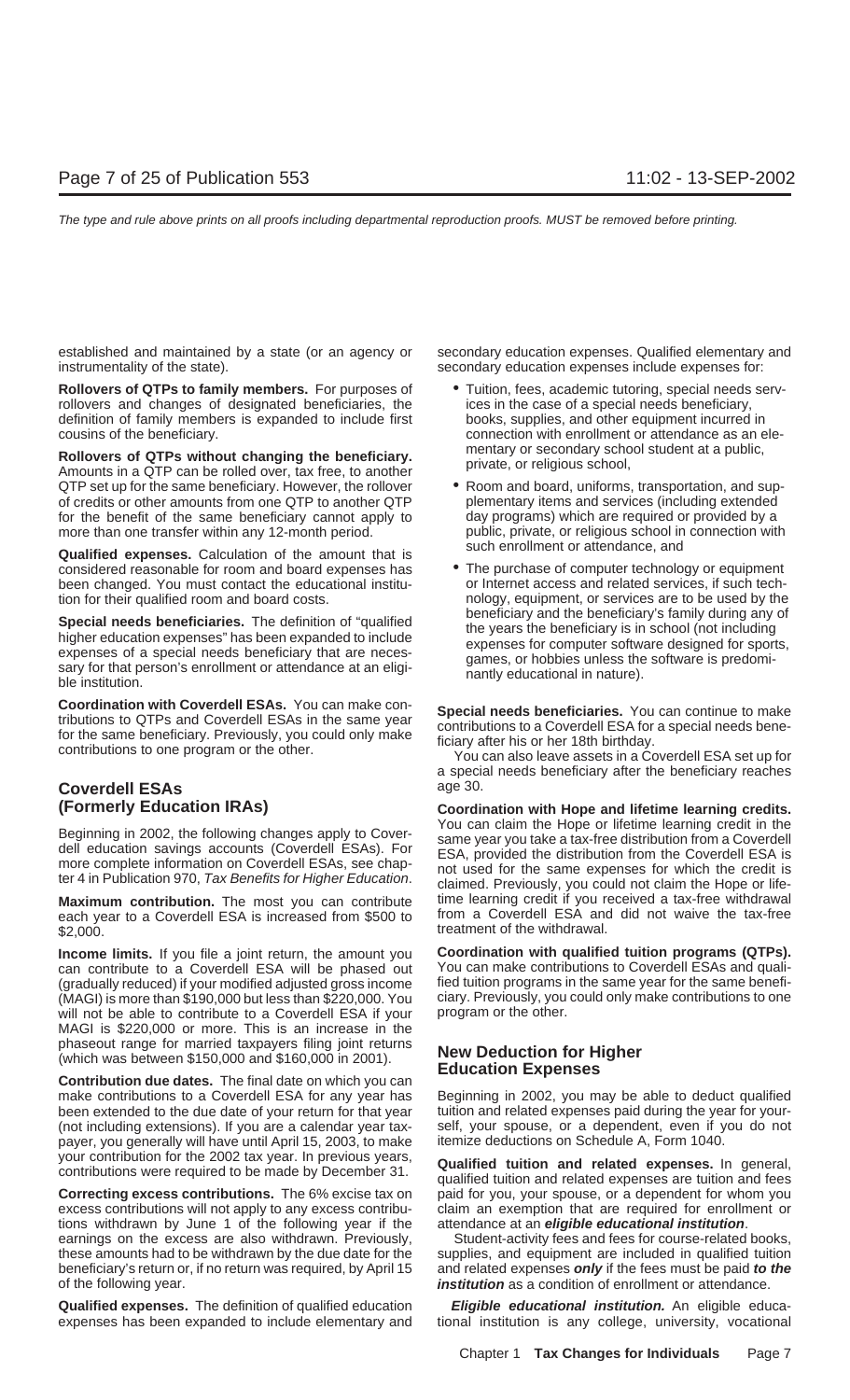ble to participate in a student aid program administered by exclusion of income for bona fide residents of American the Department of Education. It includes virtually all ac- Samoa, and exclusion of income from Puerto Rico. credited, public, nonprofit, and proprietary (privately<br>owned profit-making) postsecondary institutions. The edu-<br>cational institution should be able to tell you if it is an<br>eligible educational institution.<br>eligible educa

**Adjustments to qualified expenses.** You must reduce<br>your qualified expenses by the amount of any tax-free<br>educational assistance you received. Tax-free educational<br>the tuition and related expenses were paid, or<br>the tuitio

- Scholarships,
- 
- 
- 
- Any other nontaxable payments (other than gifts,<br>bequests, or inheritances) received for education ex-<br>penses.<br>penses.<br>higher education expenses,

**Expenses that do not qualify.** Qualified tuition and related expenses do not include the cost of:

- 
- 
- 
- Transportation, or
- 

This is true even if the fee must be paid to the institution as apply.<br>a condition of enrollment or attendance.

Qualified tuition and related expenses generally do not for you as a dependent on his or her return. This is include expenses that relate to any course of instruction or true even if the other taxpayer does not actually other education that involves sports, games or hobbies, or claim your exemption.<br>any noncredit course. However, if the course of instruction any noncreant course. However, if the course of instruction of Your filing status is married filing separate return. these expenses can qualify.  $\bullet$  You are a nonresident alien and you have not

**Maximum deduction.** For tax years beginning in 2002 year. and 2003, you may be able to deduct up to \$3,000 you paid for qualified tuition and related expenses as an adjustment<br>to income. For 2004 and 2005, you may be able to deduct<br>up to \$4,000.<br>at an institution of higher education during the same year.

**Income limits.** For tax years beginning in 2002 and 2003, However, you can deduct expenses paid in a year if they you can deduct up to \$3,000 of qualified tuition and related are for an academic period beginning within the year or<br>expenses if your modified adjusted gross income (MAGI) is during the first three months of the next year. expenses if your modified adjusted gross income (MAGI) is

penses if your MAGI is not more than \$65,000 (\$130,000 **Termination.** This deduction is not available for tax years on a joint return). If your MAGI is more than \$65,000 beginning after 2005. (\$130,000 on a joint return) but not more than \$80,000 (\$160,000 on a joint return), you can deduct up to \$2,000 of qualified tuition and related expenses. If your MAGI is **Student Loan Interest Deduction** more than \$80,000 (\$160,000 on a joint return), you cannot If you pay interest on a student loan, you may be able to take the deduction.

**Modified adjusted gross income (MAGI).** For pur-<br>poses of this deduction, your MAGI is the adjusted gross tion, see chapter 3 in Publication 970, Tax Benefits for income shown on your return plus any foreign earned Higher Education.

school, or other postsecondary educational institution eligi-<br>income exclusion, foreign housing exclusion or deduction,

- 
- assistance includes:<br>
 You can deduct the expense under any other provision of the law.

• Pell grants, **Coordination with exclusions.** You must reduce your • Employer-provided educational assistance, qualified tuition and related expenses by:

- Veterans' educational assistance, and Expenses you used to figure the amount of interest<br>• Any other portavely powments (other then gifte on qualified U.S. savings bonds that you excluded
	- Expenses you used to figure the amount of any tax-free withdrawals from a Coverdell ESA, and
- related expenses do not include the cost of: Expenses you used to figure the portion of any distri- Insurance, bution of earnings from a qualified tuition program • Medical expenses (including student health fees),  $QTP$  you exclude from income because the earn-<br>• Room and board, higher education expenses.

• Similar personal, living, or family expenses.<br> **Limits on eligibility.** You cannot claim the deduction for **public on the following**<br> **Limits on eligibility.** You cannot claim the deduction for

- Another taxpayer is entitled to claim an exemption
- 
- elected to be treated as a resident alien for the tax

not more than \$65,000 (\$130,000 on a joint return). If your<br>
MAGI is more than \$65,000 (\$130,000 on a joint return),<br>
you must show on your income tax return the name and<br>
you must show on your income tax return the name a

tion, see chapter 3 in Publication 970, Tax Benefits for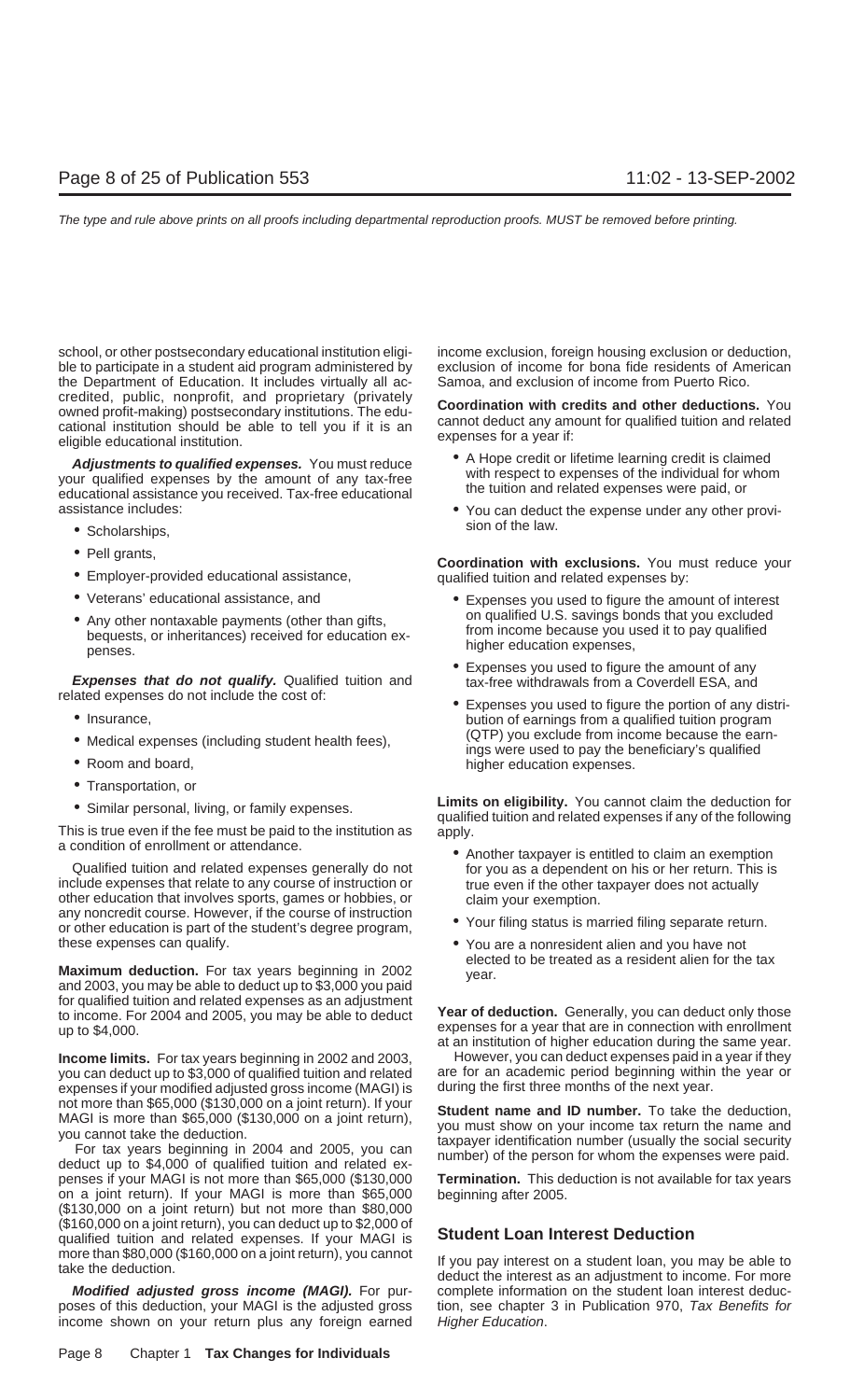**Elimination of 60-month limit.** Beginning in 2002, the **earned income.** For tax years after 2001, earned income requirement that you can only deduct student loan interest will no longer include nontaxable employee compensation. paid during the first 60 months that interest payments are Nontaxable employee compensation includes amounts required is eliminated. such as salary deferrals and reductions, excludable de-

pendent care benefits, and excluded combat pay. **Limit on deduction based on modified adjusted gross income.** Beginning in 2002, the amount of your student **Elimination of modified adjusted gross income (AGI).** loan interest deduction will be phased out (gradually re- For tax years after 2001, you will no longer need to figure duced) if your modified adjusted gross income (MAGI) is modified AGI. Your earned income credit will be figured between \$50,000 and \$65,000 (\$100,000 and \$130,000 if using your AGI, **not** modified AGI. you file a joint return). You will not be able to take a student<br>loan interest deduction if your MAGI is \$65,000 or more<br>(\$130,000 or more if you file a joint return). For 2001, the<br>deduction was phased out if your MAGI wa

**Modified Adjusted Gross Income (MAGI).** Prior to<br>02. your MAGI for purposes of the student loan interest [1] The parents, if they file a joint return, 2002, your MAGI for purposes of the student loan interest deduction was your adjusted gross income as shown on 2) The parent, if only one of the persons is the child's your return modified by adding back any: parent,

- 
- 
- 
- 

Beginning in 2002, you must also add back any deduc-<br>tion of qualified tuition and related expenses.<br>sons is the child's parent.

lated meal expenses while traveling away from your tax home for business purposes. You can deduct a higher<br>percentage if the meals take place during or incident to any<br>period subject to the Department of Transportation's<br>"hours of service" limits. (These limits apply to worker 65% for 2002 and 2003. Business meal expenses are covered in chapter 1 of Publication 463, Travel, Entertain- **Tax Benefits for Adoption** ment, Gift, and Car Expenses. **Extended and Expanded**

For 2002, this deduction increases to 70% of the amount ployer for qualifying adoption expenses under an adoption paid for medical and qualified long-term care insurance for assistance program. Beginning in 2002, there are to 100%. For more information, see chapter 7 in Publica- **Credit and exclusion now permanent.** The credit, which

The following paragraphs explain the changes to the **Amount of credit and exclusion increased**. Beginning earned income credit for 2002. The earned income credit **Amount of credit and exclusion increased**. Beginning For 2001 is explained in Publication 596, *Earned Income* in 2002, the maximum credit and exclusion will increase to Credit. **Example 1999 Credit** Credit or exclusion S10,000. Beginning in 2003, a \$10,000 credit or exclusion

**New definition of earned income.** The amount of earned needs regardless of whether the taxpayer has qualifying income credit you can claim is based, in part, on your expenses.

deduction if your MAGI was \$55,000 or more (\$75,000 or  $\frac{100}{100}$  child. If you and the other person(s) cannot agree on who will treat that child as a qualifying child, the child can be treated as a qualifying child onl

- 
- 
- 1) Foreign earned income exclusion, 13) The parent with whom the child lived the longest
- 2) Foreign housing exclusion or deduction,<br>
3) Exclusion of income for bona fide residents of Ameri-<br>
can Samoa, and<br>
4) Exclusion of income from Puerto Rico.<br>
4) Exclusion of income from Puerto Rico.<br>
4) Exclusion of inco
	-

**Meal Expenses When Subject New definition of foster child.** For tax years after 2001,<br> **to "Hours of Service" Limits** the definition of an eligible foster child is changed. The child will have to live with you only for more than half of the Generally, you can deduct only 50% of your business-re- tax year. Previously, the child must have lived with you the<br>lated meal expenses while traveling away from your tax entire year.

**Self-Employed Health** Under current law, you can take a tax credit for expenses paid to adopt a child. In addition, you can exclude from **Insurance Deduction** income certain amounts paid or reimbursed by your em-

was scheduled to end after 2001 (except for children with special needs), has been permanently extended. The ex-**Earned Income Credit Credit** clusion, which was scheduled to end after 2001, has also been made permanent.

will be allowed for the adoption of a child with special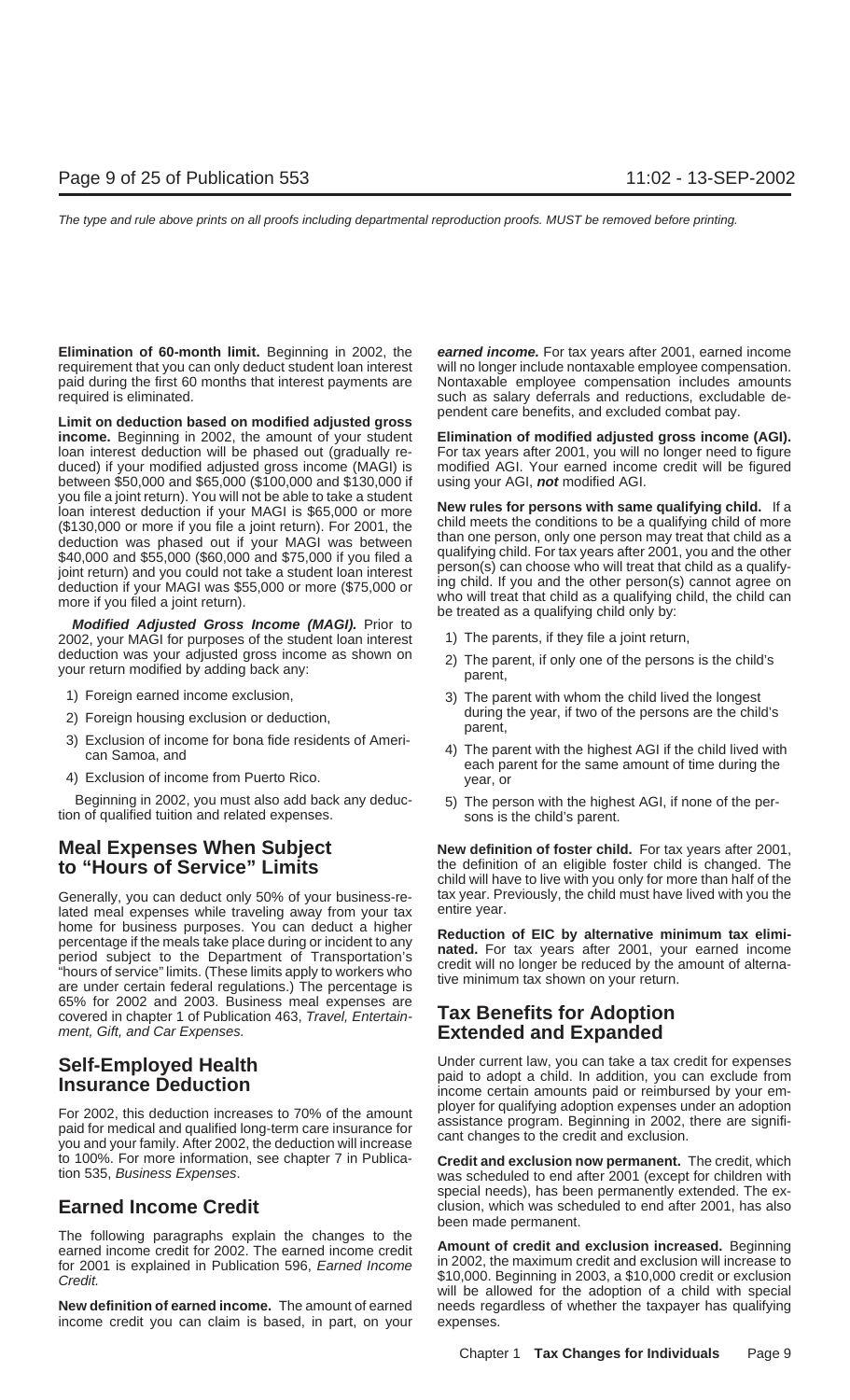The income limit based on **modified adjusted gross** Estimated Tax for Higher *income (modified AGI)* will also increase. The following table shows whether the income limit will affect the credit **Income Taxpayers** 

| IF your modified AGI is | THEN the income limit                        |
|-------------------------|----------------------------------------------|
| \$150,000 or less       | Will not affect your credit<br>or exclusion. |
| \$150,001 to \$189,999  | Will reduce your credit or<br>exclusion.     |
| \$190,000 or more       | Will eliminate your credit<br>or exclusion.  |

More information. The adoption credit and exclusion are Tax-Exempt Bond Financing for<br>explained in more detail in Publication 968, Tax Benefits Qualified Public Educational Facilities<br>for Adoption. The January 2002 revisio

## **Electric and Clean-Fuel Vehicles** A qualified public educational facility is any school facil-

ity that is: The maximum clean-fuel vehicle deduction and qualified electric vehicle credit are 25% lower for 2002 than they 1) Part of a public elementary school or a public seconwere for 2001. Both the credit and the deduction will be dary school, and phased out completely by 2005. For more information<br>about electric and clean-fuel vehicles, see chapter 12 in 2) Owned by a private, for-profit corporation under a<br>Publication 535, Business Expenses.<br>In the state of local

The self-employment tax rate on net earnings remains the same for 2002. This rate, 15.3%, is a total of 12.4% for social security (old-age, survivors, and disability insur- **Later Changes** ance) and 2.9% for Medicare (hospital insurance).

The maximum amount subject to the social security part for tax years beginning in 2002 has increased to \$84,900. All net earnings of at least \$400 are subject to the Medicare **Child and Dependent** part. **Care Credit Increase**

For 2002, the withholding rates on the following items have • The credit amount can be as much as 35% (previ- been decreased. ously 30%) of your qualified expenses.

- 
- 2) **Unemployment compensation.** The rate is decreased to 10%.
- 
- 
- 

Withholding on these items is discussed in chapter 1 of **Earned Income Credit**<br>Publication 505, *Tax Withholding and Estimated Tax.* 

or exclusion. For installment payments for tax years beginning in 2002, the estimated tax safe harbor for higher income individuals (other than farmers and fishermen) has been modified. If your 2001 adjusted gross income is more than \$150,000  $($75,000$  if married filing a separate return), you will have \$150,001 to \$189,999 Will reduce your credit or<br>
struggle of the tax shown on your 2001 return to avoid and<br>
\$190,000 or more<br>
will eliminate your credit<br>
or exclusion.<br>
Will eliminate your credit<br>
or exclusion.<br>
The estim

will reflect the changes in the law. This revision should be Beginning in 2002, the private activities for which state and available by March 2002. include providing qualified public educational facilities.

- 
- 

**Self-Employment Tax** The issuer of the bond should be able to tell you whether the bond is tax-exempt.

**Certain Withholding Rates Decreased** Beginning in 2003, the following changes will be made to the child and dependent care credit.

- 
- 1) **Gambling winnings.** The rate is decreased to 27%.<br>2) **Unemployment compensation** The rate is de-<br>qualifies for the 35% rate will be increased from \$10,000 to \$15,000.
- 3) Federal payments. Withholding on certain federal **COM** The limit on the amount of qualifying expenses will<br>payments is voluntary. The elective rates are de-<br>creased to 7%, 10%, 15%, and 27%.<br>4) **Backup withholding.** The

For details on this credit, see Publication 503, Child and 5) **Supplemental wages.** The rate is decreased to Dependent Care Credit. 27%.

For tax years after 2003, the IRS will disallow your EIC if the Federal Case Registry of Child Support Orders shows that you are the noncustodial parent of a child claimed as a qualifying child for EIC. If, as the noncustodial parent you are eligible to claim EIC with a qualifying child in a later year, you will **not** have to file Form 8862 because the IRS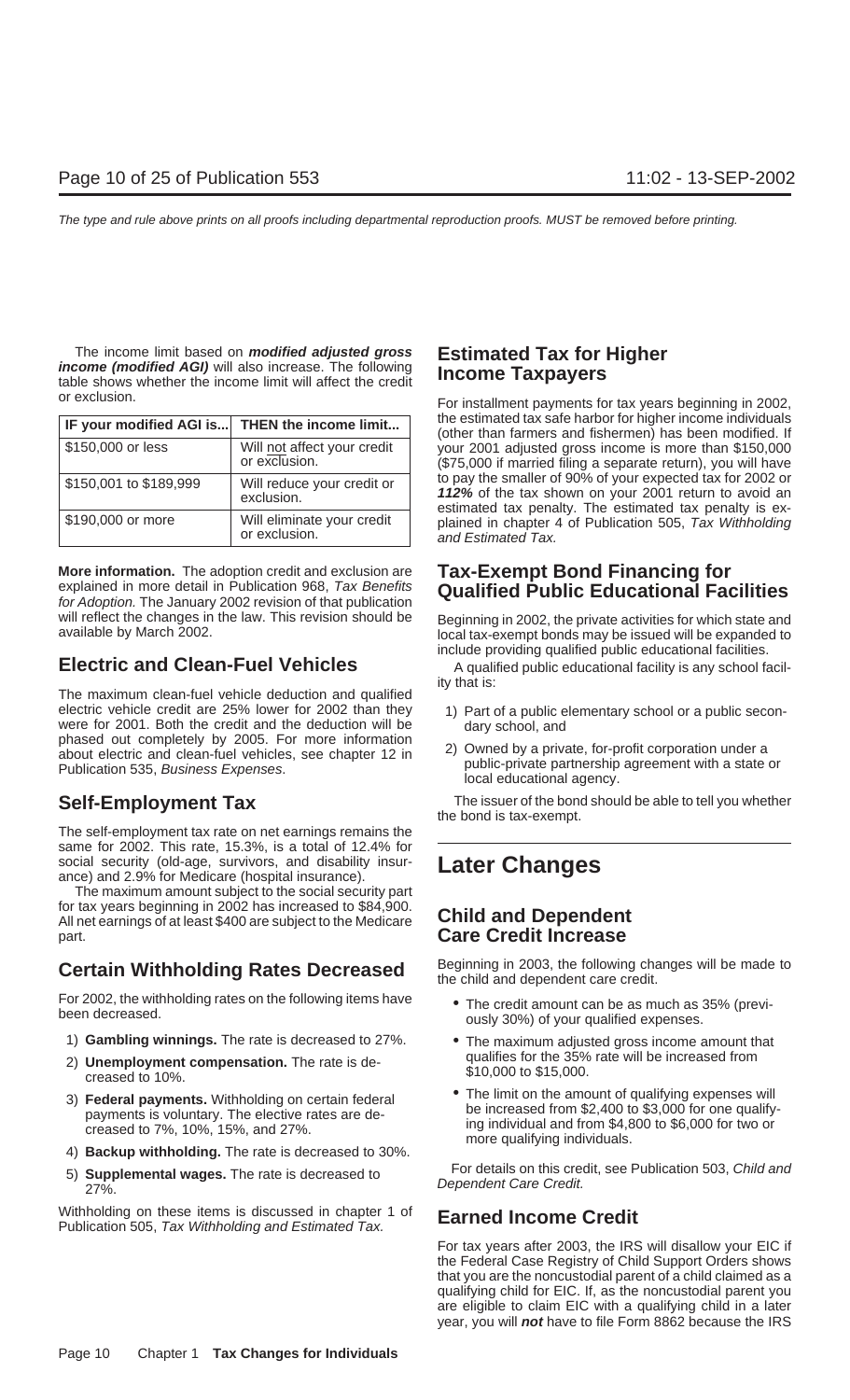used math error authority to disallow your EIC. For more can use the cash method of accounting under Revenue information about when the IRS disallows your EIC, see Procedure 2001–10, which is discussed in Publication chapter 5 of Publication 596, Earned Income Credit. 538, Accounting Periods and Methods.

## **Standard Deduction Increase Election Out of for Married Persons Installment Method**

Beginning in 2005, the standard deduction for a single For sales occurring after December 16, 1999, accrual individual and a married individual filing a separate return basis taxpayers were required to report installment sales will be the same. The standard deduction for a married under the accrual method of accounting. The Installment couple filing a joint return will gradually increase until, in Tax Correction Act of December 28, 2000, repealed that 2009, it is twice the amount of the standard deduction for a requirement.

# **Married Persons Filing Jointly Example 10 approval to revolution of the installation of the installation of the installation of the installation of Married Married.**

married couple filing a joint return will be gradually ex-<br>nanded until in 2008, it is twice the size of the 15% bracket affected by the sale), reporting the gain on the installment

**Standard Mileage Rate** Beginning in 2006, the overall limit on certain itemized<br>deductions will gradually be eliminated.

Beginning in 2006, the phaseout of exemptions for taxpay-<br>tainment, Gift, and Car Expenses. ers whose adjusted gross income is above certain threshold amounts will gradually be eliminated. **Postponed Tax Deadlines**

# taxes, and making contributions to a traditional IRA or Roth **IRA.**<br>If any tax deadline is postponed, the IRS will publicize

## **2001 Changes** Bulletin (IRB).

## **Cash Method of Accounting Tax Payments**

qualifying small business taxpayer can choose to use the September 11, 2001, terrorist attacks, some taxpayers<br>cash method of accounting and not account for invento-<br>believe their tax liability for the current year will be cash method of accounting and not account for invento- believe their tax liability for the current year will be lower ries. A qualifying small business taxpayer is any taxpayer than the total vithe average annual gross receipts of more than already made. with average annual gross receipts of more than already made.<br>\$1,000,000 but less than or equal to \$10,000,000 that is The IRS will allow these taxpayers to redesignate their \$1,000,000 but less than or equal to \$10,000,000 that is The IRS will allow these taxpayers to redesignate their<br>The IRS will allow these taxpayers to redesignate their or problems to redesignate their not prohibited from using the cash method of accounting estimated tax payments as deposits of employment taxes<br>under section 448 of the Internal Revenue Code. Certain and income taxes withheld. To redesignate estimated tax under section 448 of the Internal Revenue Code. Certain and income taxes withheld. To redesignate estimated tax<br>other requirements must be met. For more information, payments, a taxpayer should contact the IRS through its other requirements must be met. For more information, see Notice 2001–76 in Internal Revenue Bulletin Disaster Relief toll-free number, **1–866–562–5227.** 2001–52. These rules do not apply to taxpayers with average annual gross receipts of \$1,000,000 or less. They estimated tax payments is reduced below the amount

single individual. If you entered into an installment sale after December 16, 1999, and filed an income tax return by April 16, 2001, **15% Tax Bracket Will Expand for** reporting the sale on an accrual method, you have IRS<br>**Married Bersene Filipe Jointly** approval to revoke your effective election out of the install-

Beginning in 2005, the 15% income tax rate bracket for a<br>married couple filing a joint return will be gradually ex-<br>for the year of the installment sale (and any other year panded until, in 2008, it is twice the size of the 15% bracket<br>for a single filer.<br>for a single filer.<br>the original return to file an amended return.

For more information on installment sales, see Publica- **Elimination of Limit on** tion 537, Installment Sales. **Itemized Deductions**

For 2001, the standard mileage rate for the cost of operat-**Elimination of Phaseout ing your car, van, pickup, or panel truck is increased to <b>Elimination of Phaseout** 341/<sub>2</sub> cents a mile for all business miles 34<sup>1</sup>/<sub>2</sub> cents a mile for all business miles.

**of Personal Exemptions** Car expenses and use of the standard mileage rate are explained in chapter 4 of Publication 463, Travel, Enter-

The IRS may postpone for up to 1 year certain tax deadlines of taxpayers who are affected by a Presidentially declared disaster or terrorist attack. The tax deadlines the **2.** IRS may postpone include those for filing income and employment tax returns, paying income and employment

If any tax deadline is postponed, the IRS will publicize **Businesses** the postponement in your area and publish a news release, revenue ruling, revenue procedure, notice, announcement, or other guidance in the Internal Revenue

## **Redesignation of Estimated**

For tax years ending on or after December 31, 2001, a As a result of the economic disruptions caused by the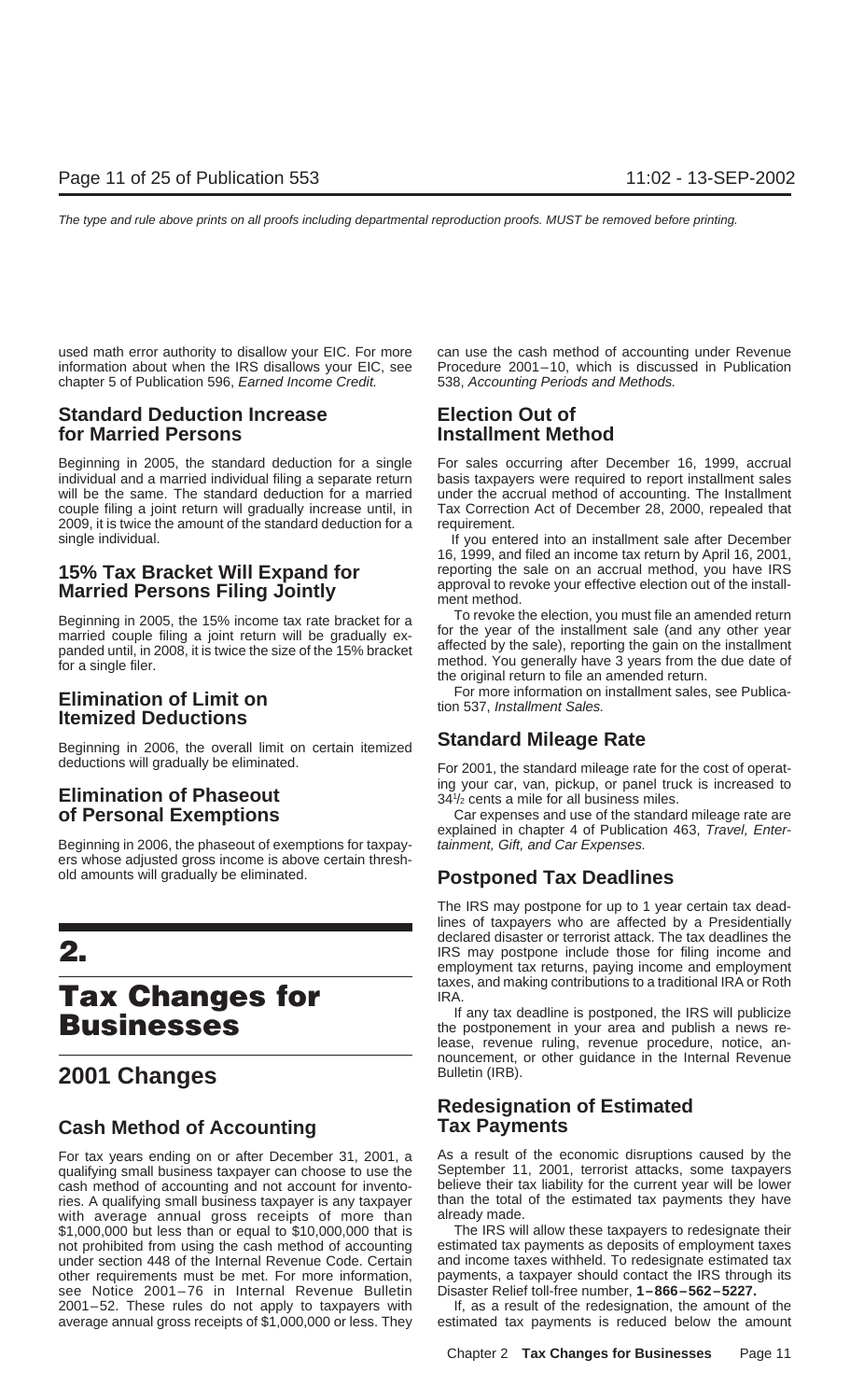## **Lower Capital Gain Tax Rates** Property.

Beginning in 2001, the 10% capital gain rate is lowered to **Self-Employment Tax** 8% for qualified **5-year gain**. Qualified 5-year gain is long-term capital gain from the sale of property that you The self-employment tax rate on net earnings remains the held for more than 5 years and that would otherwise be same for 2001. This rate, 15.3%, is a total of 12.4% for<br>social security (old-age, survivors, and disability insur-

January 1, 2001, held certain capital assets or property used in a trade or business can elect to treat the property as sold and then reacquired on that date. The purpose of **2002 Changes** the election is to make any future gain on the property eligible for the 18% rate by giving the property a new holding period. Any gain on the deemed sale must be **Standard Mileage Rate** recognized. However, any loss is not allowed.

You can choose to roll over certain gains from the sale of qualified empowerment zone assets purchased after De- **Social Security and Medicare Taxes** cember 21, 2000, if you meet all the following tests.

- You hold a qualified empowerment zone asset for<br>more than 1 year and sell it at a gain.<br>1) 6.2% each for social security tax (old-age, survivors,
- Your gain from the sale is a capital gain. The same and disability insurance), and
- During the 60-day period beginning on the date of 2) 1.45% each for Medicare tax (hospital insurance). the sale, you buy a replacement qualified empowerment zone asset in the same zone as the asset sold.

chapter 2 in Publication 946, How To Depreciate Property. **Self-Employed Health**

**Election not to apply the mid-quarter convention Insurance Deduction under MACRS.** If you file your 2001 return on a calendar year basis, or on a fiscal year basis or for a short tax year For 2002, this deduction increases to 70% of the amount<br>and the third or fourth quarter of your 2001 tax year in-paid for medical and qualified long-term care i and the third or fourth quarter of your 2001 tax year includes September 11, 2001, you can elect to apply the you and your family. After 2002, the deduction will increase<br>half-year convention to all property placed in service during to 100%. For more information, see chapter 7 half-year convention to all property placed in service during the year that would otherwise be subject to the mid-quarter tion 535, Business Expenses.

required to pay the estimated tax obligation, the taxpayer convention under MACRS. See Which Convention Apmay be liable for an underpayment penalty. plies? and Using the Applicable Convention in a Short Tax Year in chapter 3 of Publication 946, How To Depreciate

social security (old-age, survivors, and disability insur-

**18% rate.** Beginning in 2006, the 20% capital gain rate will<br>be lowered to 18% for qualified 5-year gain from property<br>with a holding period that begins after 2000.<br>**Election to recognize gain on property held on Janu-**<br>

For more information on this election, see chapter 4 of For 2002, the standard mileage rate for the cost of operat-Publication 550, Investment Income and Expenses. ing your car, van, pickup, or panel truck is increased to 361 /2 cents a mile for all business miles.

**Rollover of Gain From Sale of** Carexpenses and use of the standard mileage rate are **Empowerment Zone Assets** explained in chapter 4 of Publication 463, Travel, Enter-<br>
tainment, Gift, and Car Expenses.

- 1) 6.2% each for social security tax (old-age, survivors,
- 

For more information about the rollover of gain from the<br>sale of empowerment zone assets, see Publication 954,<br>Tax Incentives for Empowerment Zones and Other Dis-<br>tressed Communities.<br>The sale of empowerment Zones and Othe

## **Depreciation and Meals While Subject to Section 179 Deduction "Hours of Service" Limits**

Increased section 179 deduction. The total cost of sec-<br>tion 179 property that you can elect to deduct is increased<br>from \$20,000 to \$24,000 for 2001 and 2002. Beginning in<br>2003, the total amount you can elect to deduct und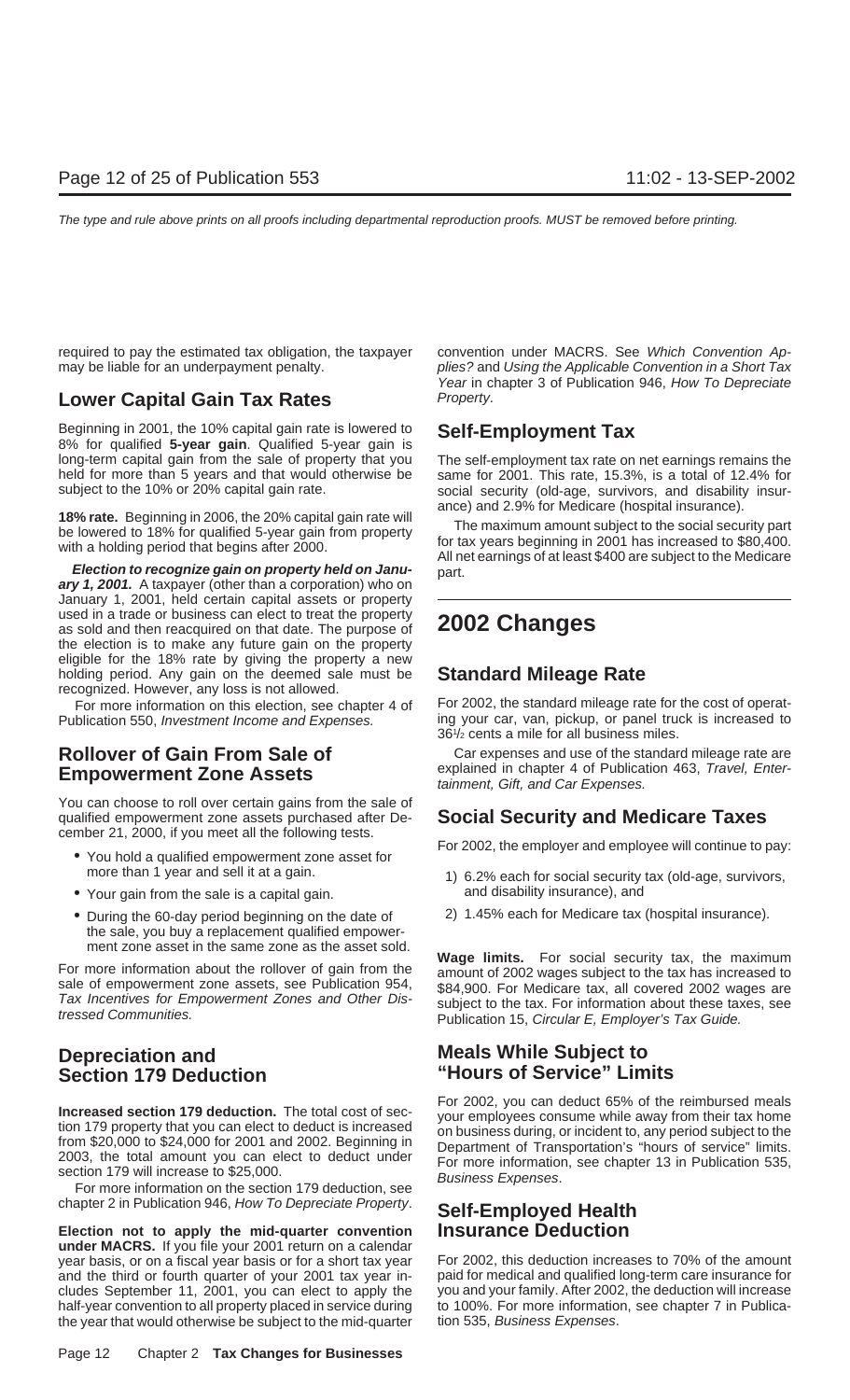For tax years beginning after 2001, there are two new **Eligible employer.** You are an eligible employer if, during business credits.

You can receive a tax credit of 25% of the qualified ex-<br>penses you paid for employee child care and 10% of<br>a Basin ar administer an eligible amples are penses you paid for employee child care and  $\bullet$  Begin or administer an eligible employer plan, or qualified expenses you paid for child care resource and referral services. This credit cannot be more than • Educate your employees about the plan. \$150,000 each year.

- Expenses to acquire, construct, rehabilitate, or ex- SIMPLE plan, or simplified employee pension. pand depreciable property for use as a qualified
- sation to employees with higher levels of child care began working for you after 2001. training.
- Expenses paid to a qualified child care facility under **Electric and Clean-Fuel Vehicles**

Qualified child care expenses do not include expenses in were for 2001. Both the credit and the deduction will be

**Qualified child care facility.** A qualified child care facility Publication 535, Business Expenses. is a facility that:

- 
- 
- 
- 
- 

acquire, construct, rehabilitate or expand a facility, you creates a new markets tax credit for equity investments in must reduce your basis in the facility by the amount of that qualified community development entities. For more inforcredit. mation, see Publication 954, Tax Incentives for Empower-

**Qualified child care resource and referral expenses.** These expenses are amounts you paid or incurred under **Increased Section 179 Deduction**<br>contract to provide child care resource and referral serv-<br>ices to your employees. You cannot claim the credit on **for Enterprise Zone** ices to your employees. You cannot claim the credit on

## **Credit for Pension Plan Startup Costs** the following amounts.

• \$35,000. If you are an eligible employer who begins a new pension plan for your employees, you may be able to receive a tax • The cost of section 179 property that is also qualified credit of 50% of the first \$1,000 of qualified startup costs of zone property.

**General Business Credits** the plan. The credit is available for each of the first 3 years of the plan.

> the preceding year, you had 100 or fewer employees who received at least \$5,000 of compensation.

**Credit for Employer-Provided Child Care**<br>**Qualified startup costs.** Qualified startup costs are any

- 
- 

**Qualified child care expenses.** Expenses that qualify for<br>this credit include the following.<br>defined contribution plan (including a 401(k) plan),<br>defined contribution plan (including a 401(k) plan),

# child care facility. This property cannot be part of **Work Opportunity Credit and** your or your employee's main home.<br>
• Expenses to operate a qualified child care facility.

Include the costs related to training employees, The work opportunity credit and the welfare-to-work credit scholarship programs, and any increased compen- are scheduled to expire for wages paid to individuals who

contract to provide child care services to your em-<br>ployees. electric vehicle credit are 25% lower for 2002 than they phased out completely by 2005. For more information about electric and clean-fuel vehicles, see chapter 12 in

## • Is used mainly to provide child care assistance, **Tax Incentives for Empowerment** • Has enrollment open to your employees, **Zones and Renewal Communities**

• Has as its enrollees at least 30% of your employees' The Community Renewal Tax Relief Act of 2000 generally dependents, if the facility is your main trade or busi- extends empowerment zone status for existing zones extends empowerment zone status for existing zones ness, through 2009, provides new or enhanced tax benefits to • Does not discriminate in favor of your highly com-<br>pensated employees, and<br>communities in which businesses will be eligible for tax • Meets the requirements of all applicable laws and incentives such as a 15% credit on the first \$10,000 of the regulations, including the licensing of the facility as a wages of certain employees, special cost recovery for<br>commercial revitalization expenses, an increased section commercial revitalization expenses, an increased section 179 deduction, and paying no tax on any capital gain from **Basis reduced.** If you take a credit for expenses to the sale of certain qualifying assets. In addition, the Act ment Zones and Other Distressed Communities.

these expenses if the services offered discriminate in favor<br>of your highly compensated employees.<br>for 2002 and later years if your business qualifies as an enterprise zone business. The increase is the smaller of

- 
-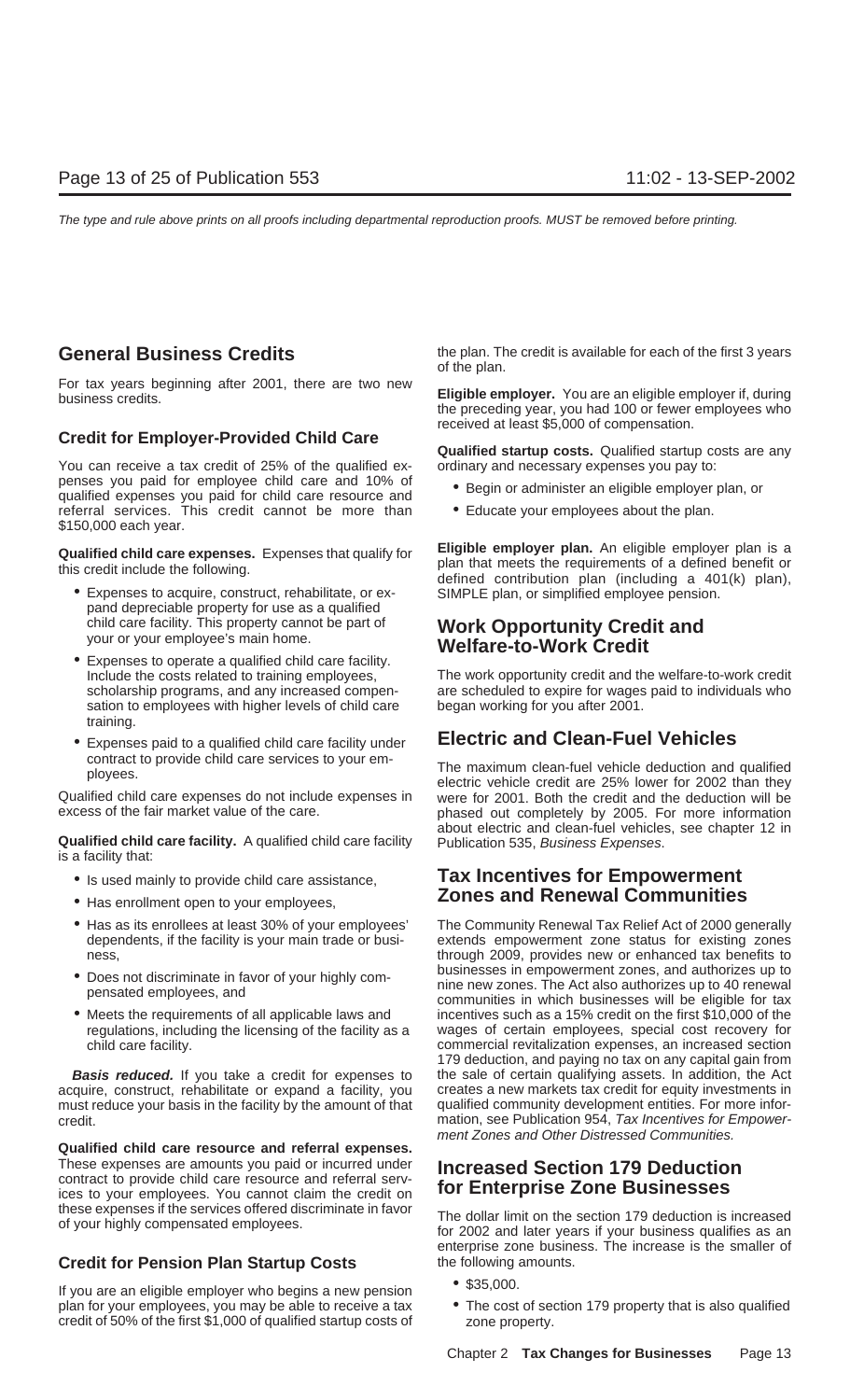For more information, see Publication 954, Tax Incentives Table 3–1. **Saver's Credit Rate**

## **Environmental Cleanup<br>Cost Deduction**

## **Self-Employment Tax**

## **IRAs and Other Retirement Plans**

## **2001 Change**

## **Qualified Plans**

Plan administrators are now required by the Internal Revenue Code to provide to employees written notice of plan amendments that significantly reduce the rate of future benefit accrual. For plan amendments taking effect after<br>June 6, 2001, the employer or the plan will have to pay an<br>excise tax if both of the following occur.

- A defined benefit plan or money purchase pension plan is amended to provide for a significant reduction in the rate of future benefit accrual. **2002 Changes**
- The plan administrator fails to notify the affected individuals and the employee organizations representing them of the reduction. **New Credit for Contributions to**

For more information, see chapter 4 in Publication 560, **(Saver's Credit)** Retirement Plans for Small Business.

for Empowerment Zones and Other Distressed Communi- **Caution**: The credit is limited to **\$1,000** per person per ties. year.

| <b>Environmental Cleanup</b><br><b>Cost Deduction</b>                                                                                                                                                                                                                                                                                                    | IF your filing<br>status is                   | <b>AND your</b><br>adjusted gross<br>income is | <b>THEN your</b><br>credit rate is              |
|----------------------------------------------------------------------------------------------------------------------------------------------------------------------------------------------------------------------------------------------------------------------------------------------------------------------------------------------------------|-----------------------------------------------|------------------------------------------------|-------------------------------------------------|
| The deduction for qualified environmental cleanup costs                                                                                                                                                                                                                                                                                                  |                                               | Not over \$30,000                              | 50%                                             |
| was scheduled to expire for costs paid or incurred after<br>2001. It has been extended to include costs you pay or<br>incur before 2004. For more information about this deduc-<br>tion, see Publication 954, Tax Incentives for Empower-                                                                                                                |                                               | Over \$30,000<br>but not over<br>\$32,500      | 20%                                             |
| ment Zones and Other Distressed Communities.                                                                                                                                                                                                                                                                                                             | Married filing                                | Over \$32,500<br>but not over                  |                                                 |
| <b>Self-Employment Tax</b>                                                                                                                                                                                                                                                                                                                               | jointly                                       | \$50,000                                       | 10%                                             |
| The self-employment tax rate on net earnings remains the<br>same for 2002. This rate, 15.3%, is a total of 12.4% for<br>social security (old-age, survivors, and disability insur-<br>ance) and 2.9% for Medicare (hospital insurance).                                                                                                                  |                                               | Over \$50,000                                  | 0%<br>(You do not<br>qualify for the<br>credit) |
| The maximum amount subject to the social security part<br>for tax years beginning in 2002 has increased to \$84,900.                                                                                                                                                                                                                                     |                                               | Not over \$22,500                              | 50%                                             |
| All net earnings of at least \$400 are subject to the Medicare<br>part.                                                                                                                                                                                                                                                                                  |                                               | Over \$22,500<br>but not over<br>\$24,375      | 20%                                             |
| 3.                                                                                                                                                                                                                                                                                                                                                       | Head of<br>household                          | Over \$24,375<br>but not over<br>\$37,500      | 10%                                             |
| <b>IRAs and Other</b><br><b>Retirement Plans</b>                                                                                                                                                                                                                                                                                                         |                                               | Over \$37,500                                  | 0%<br>(You do not<br>qualify for the<br>credit) |
|                                                                                                                                                                                                                                                                                                                                                          |                                               | Not over \$15,000                              | 50%                                             |
| 2001 Change                                                                                                                                                                                                                                                                                                                                              | Single, Qualifying                            | Over \$15,000<br>but not over<br>\$16,250      | 20%                                             |
| <b>Qualified Plans</b>                                                                                                                                                                                                                                                                                                                                   | widow(er), or<br>Married filing<br>separately | Over \$16,250<br>but not over<br>\$25,000      | 10%                                             |
| Plan administrators are now required by the Internal Reve-<br>nue Code to provide to employees written notice of plan<br>amendments that significantly reduce the rate of future<br>benefit accrual. For plan amendments taking effect after<br>June 6, 2001, the employer or the plan will have to pay an<br>excise tax if both of the following occur. |                                               | Over \$25,000                                  | 0%<br>(You do not<br>qualify for the<br>credit) |

# **Retirement Plans and IRAs**

Beginning in 2002, if you make eligible contributions (defined later) to an employer-sponsored retirement plan or to an individual retirement arrangement (IRA), you may be able to take a tax credit. The amount of the saver's credit you can get is based on the contributions you make and your credit rate. Your credit rate can be as low as 10% or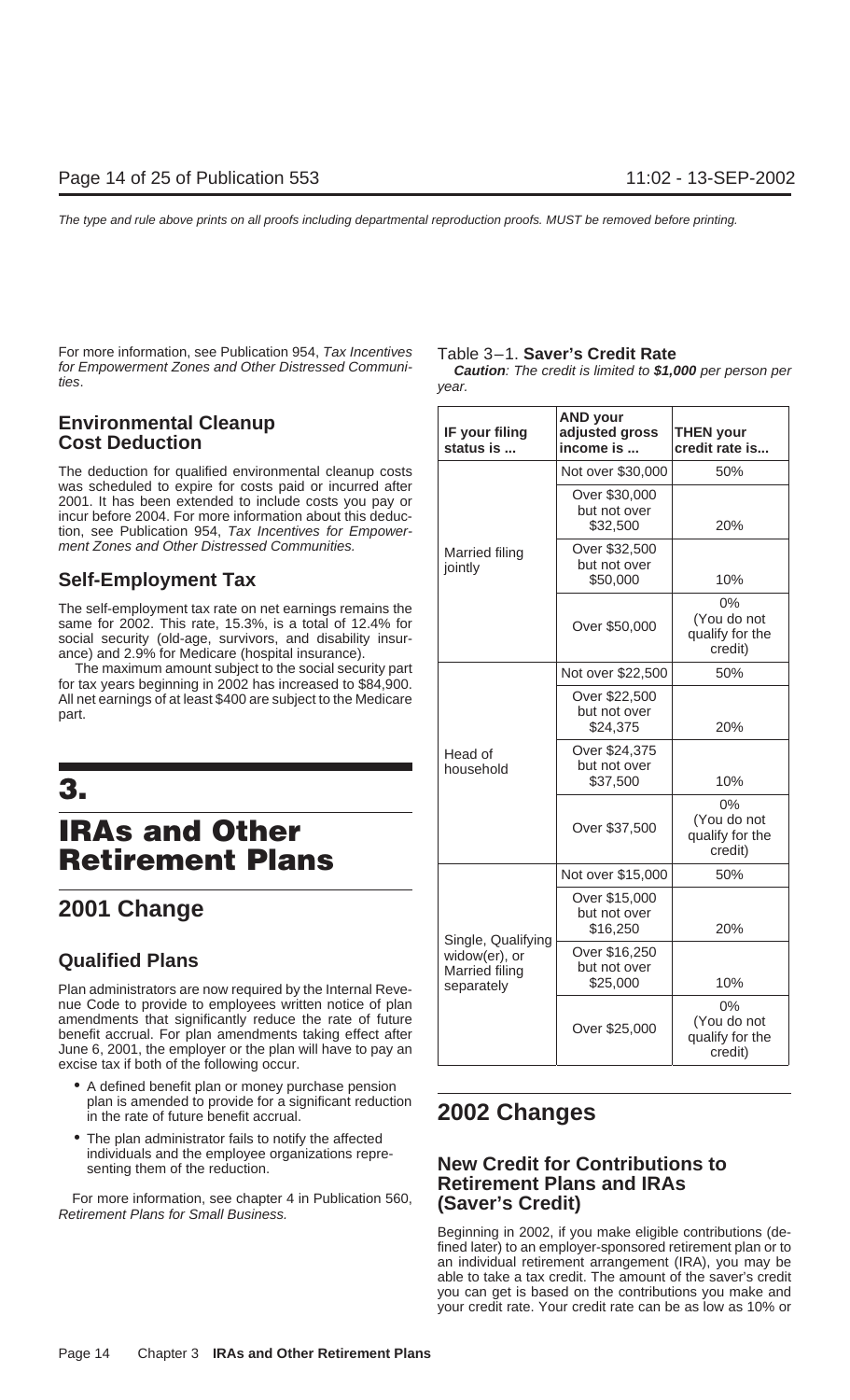as high as 50%, depending on your adjusted gross in- **Contributions reduced.** Your eligible contributions are come. The lower your income, the higher the credit rate. reduced by the sum of:

- 
- 
- 
- - a)  $$50,000$  if your filing status is married filing jointly,  $15$
	-
	-

**Full-time student.** You are a full-time student if, during some part of each of 5 calendar months (not necessarily **Distributions received by spouse.** Any distributions

- 
- 

You are a full-time student if you are enrolled for the which you can base the credit is \$2,000 per person. full-time. **Maximum credit.** The amount of the credit in any year

on the line labeled *adjusted gross income* at the bottom of otherwise pay (not taking into account any refundable page 1 of your 2002 Form 1040 or Form 1040A. However, credits or the adoption credit) in any year. If your tax liability<br>vou must add to that amount any exclusion or deduction is reduced to zero because of other nonrefunda you must add to that amount any exclusion or deduction

- Foreign earned income,
- 
- Income for residents of American Samoa, and
- 

**Eligible contributions.** These include contributions to a traditional or Roth IRA and salary reduction contributions For more information about IRAs, see Publication 590,<br>to a 401(k) plan (including a SIMPLE 401(k)), a section Individual Retirement Arrangements (IRAs). 403(b) annuity, an eligible deferred compensation plan of a state or local government (a governmental 457 plan), a<br>SIMPLE IRA plan, or a salary reduction SEP. They also<br>include voluntary after-tax employee contributions to a<br>tax-qualified retirement plan or section 403(b) annuity. tax-qualitied retirement plan or section 403(b) annuity. For<br>purposes of the credit, an employee contribution will be<br>voluntary as long as it is not required as a condition of employment. **• 12,000** (up from \$2,000), or

- Your credit rate also depends on your filing status. See<br>
Table 3-1 to determine your credit rate.<br>
The maximum contribution taken into account is \$2,000<br>
per taxpayer. On a joint return, up to \$2,000 is taken into<br>
accou
- **Who cannot claim the credit.** You cannot claim the **annot claim the credit.** You cannot claim the **annot** that you receive during the testing period and that is credit if any of the following apply.<br>The mot a qualified ro a rollover to a Roth account. 1) You are under age 18.

2) You are a full-time student (explained later). A distribution from a Roth IRA that is not rolled over 3) Someone else, such as your parent(s), claims an educes your eligible contributions, even if the distribution<br>exemption for you on their tax return.<br>4) Your adjusted gross income (defined later) is more<br>timely distributi

Your adjusted gross income (defined later) is more (including a Roth IRA) made during the year for which you than:<br>claim the credit does not reduce your eligible contributions

- b) \$37,500 if your filing status is head of household, 1) The distribution is made before the due date (including extensions) of your tax return for that year,
- c) \$25,000 if your filing status is either single, mar- 2) You do not take a deduction for the contribution, and
	- ried filing separately, or qualifying widow(er). 3) The distribution includes any income attributable to the contribution.

consecutive) during the calendar year, you are either: your spouse receives are treated as received by you if you • A full-time student at a school that has a regular<br>teaching staff, course of study, and regularly en-<br>teaching staff, course of study, and regularly en-<br>teaching staff, course of study, and regularly en-

rolled body of students in attendance, or **Testing period.** The testing period consists of the year • A student taking a full-time, on-farm training course for which you claim the credit, the period after the end of that year and before the due date (including extensions) for that year and before the due date (including

ernment. **Maximum eligible contributions.** After your contribu-

**Adjusted gross income.** This is generally the amount cannot be more than the amount of tax that you would claimed for the year for: such as the Hope credit, then you will not be entitled to this<br>credit.

• Foreign housing costs, **Termination of credit.** This credit is not available for tax vears beginning after 2006.

## • Income from Puerto Rico. **Individual Retirement Arrangements (IRAs)**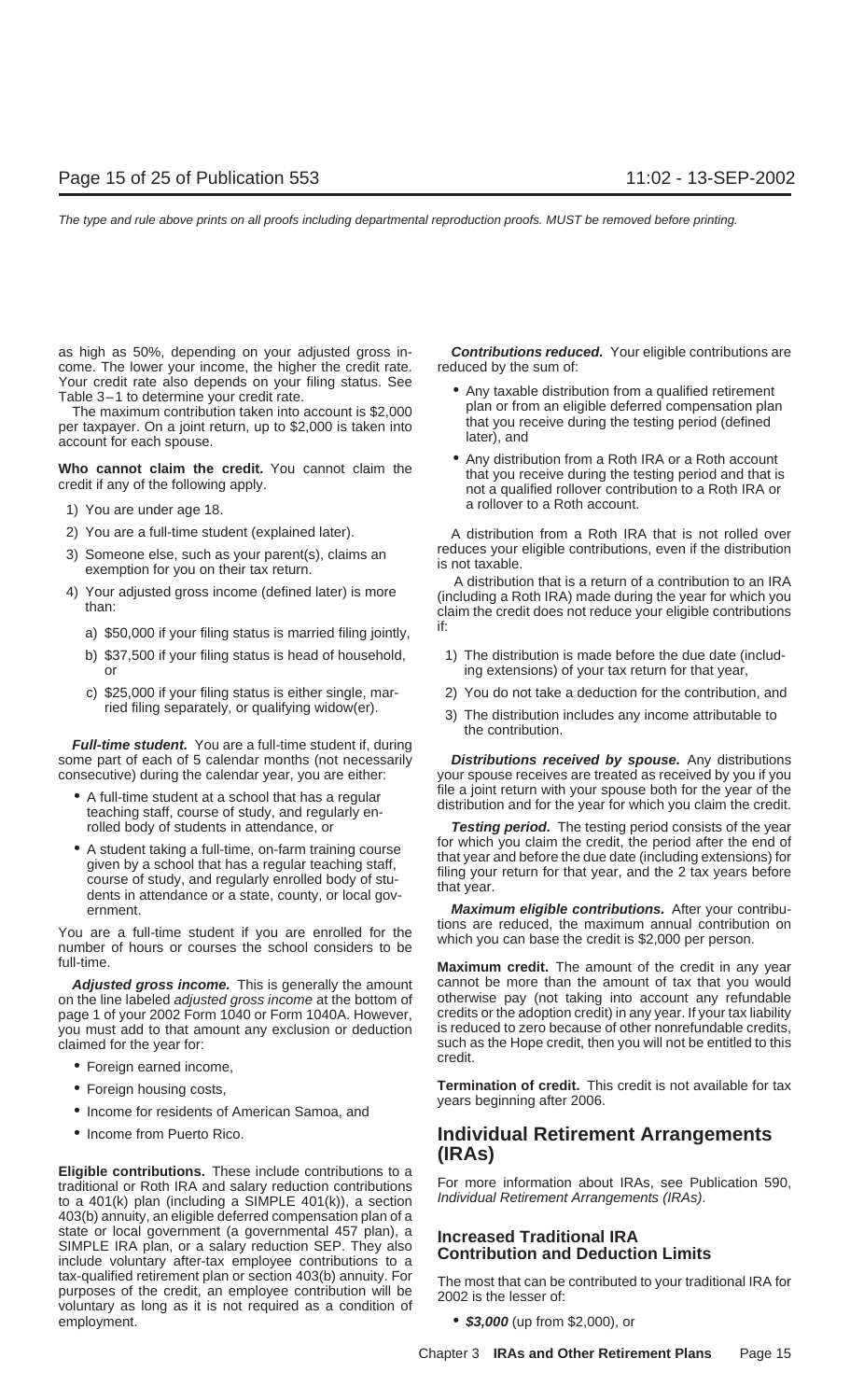If you are 50 or older in 2002, the most that can be

- 
- Your compensation that you must include in income. **Plan Other Than an IRA**

effect of this is to maximize the amount in your traditional<br>If contributions on your behalf are made only to Roth IRAs, IRAs that you can roll over to a qualified plan.<br>your contribution limit for 2002 generally is the le

- 
- 

- 
- Your compensation that you must include in income. Follover Contribution in chapter 1 of Publication 590.

However, if your modified adjusted gross income is **No Rollovers of Hardship** above a certain amount, your contribution limit may be reduced. For more information, see How Much Can Be

## **Increased Contributions to Both Traditional and Roth IRAs Qualified Plans**

If contributions are made on your behalf to both a Roth IRA **Deduction Limits Changed** and a traditional IRA, your contribution limit for 2002 is the lesser of: **For years beginning after 2001**, the following deduction

- \$3,000 (\$3,500 if you are 50 or older in 2002) (up limits apply.<br>from \$2,000) minus all contributions (other than em-
- minus all contributions (other than employer contri-

However, if your modified adjusted gross income is above much as the plan's unfunded current liability. a certain amount, your contribution limit may be reduced.<br>For more information, see How Much Can Be Contributed?<br>In chapter 2 of Publication 590.<br>Subsettive deferrals are not taken into account when figuring

You can roll over tax free a distribution from your traditional **Elective Deferrals (401(k) Plans)** IRA made after 2001 into a qualified plan. The part of the distribution that you can roll over is the part that would The limit on elective deferrals for participants in 401(k) otherwise be taxable (includible in your income). Qualified plans (excluding SIMPLE plans) increases for tax years plans may, but are not required to, accept such rollovers. beginning after 2001. The limit for 2002 and lat Rules applicable to other rollovers, such as the 60-day as follows.

• Your compensation that you must include in income. time limit, apply. For more information about rollovers, see Rollovers in chapter 1 of Publication 590.

# contributed to your traditional IRA for 2002 is the lesser of: **Tax Treatment of Rollovers From** • **\$3,500** (up from \$2,000), or **an IRA Into an Eligible Retirement**

For more information, see How Much Can Be Contrib-<br>For distributions made after 2001, if you roll over a distribution tion from an IRA into an eligible retirement plan other than uted? in chapter 1 of Publication 590. Besides being able to contribute a larger amount in an IRA, the part of the distribution you roll over is consid-<br>02. You may be able to deduct a larger amount. See ered to come first from amounts other than after-tax cont 2002, you may be able to deduct a larger amount. See ered to come first from amounts other than after-tax contri-<br>How Much Can I Deduct2 in chapter 1 of Publication 590 butions in any of your traditional IRAs. This means y How Much Can I Deduct? in chapter 1 of Publication 590. Dutions in any of your traditional IRAs. This means you can<br>Foll over a distribution from an IRA with after-tax contributions into a qualified plan if you have enough taxable **Increased Roth IRA Contribution Limit** income in your other IRAs to cover the after-tax part. The

## • **\$3,000** (up from \$2,000), or **Exception to the 60-Day Rollover Rule**

• Your compensation that you must include in income. Generally, a rollover is tax free only if you make the rollover If you are 50 or older in 2002 and contributions on your<br>
behalf are made only to Roth IRAs, your contribution limit<br>
for 2002 generally is the lesser of:<br> **EXECUS CONS** EXECUS MANUS MANUS MANUS MANUS MANUS MANUS MANUS MAN

Contributed? in chapter 2 of Publication 590. For distributions made after 2001, no hardship distribution can be rolled over into an IRA.

From \$2,000) minus all contributions (other than em-<br>ployer contributions under a SEP or SIMPLE IRA<br>plan) for the year to all IRAs other than Roth IRAs,<br>or the year to all IRAs other than Roth IRAs,<br>or wour eligible employ • Your compensation that you must include in income sation for figuring the deduction for contributions includes minus all contributions (other than employer contri-<br>
elective deferrals.

butions under a SEP or SIMPLE IRA plan) for the **Defined benefit plans.** For plan years beginning after year to all IRAs other than Roth IRAs. 2001, the maximum deduction for contributions can be as

the amount you can deduct for employer contributions that **Rollovers From Traditional** are not elective deferrals. **IRAs Into Qualified Plans**

beginning after 2001. The limit for 2002 and later years is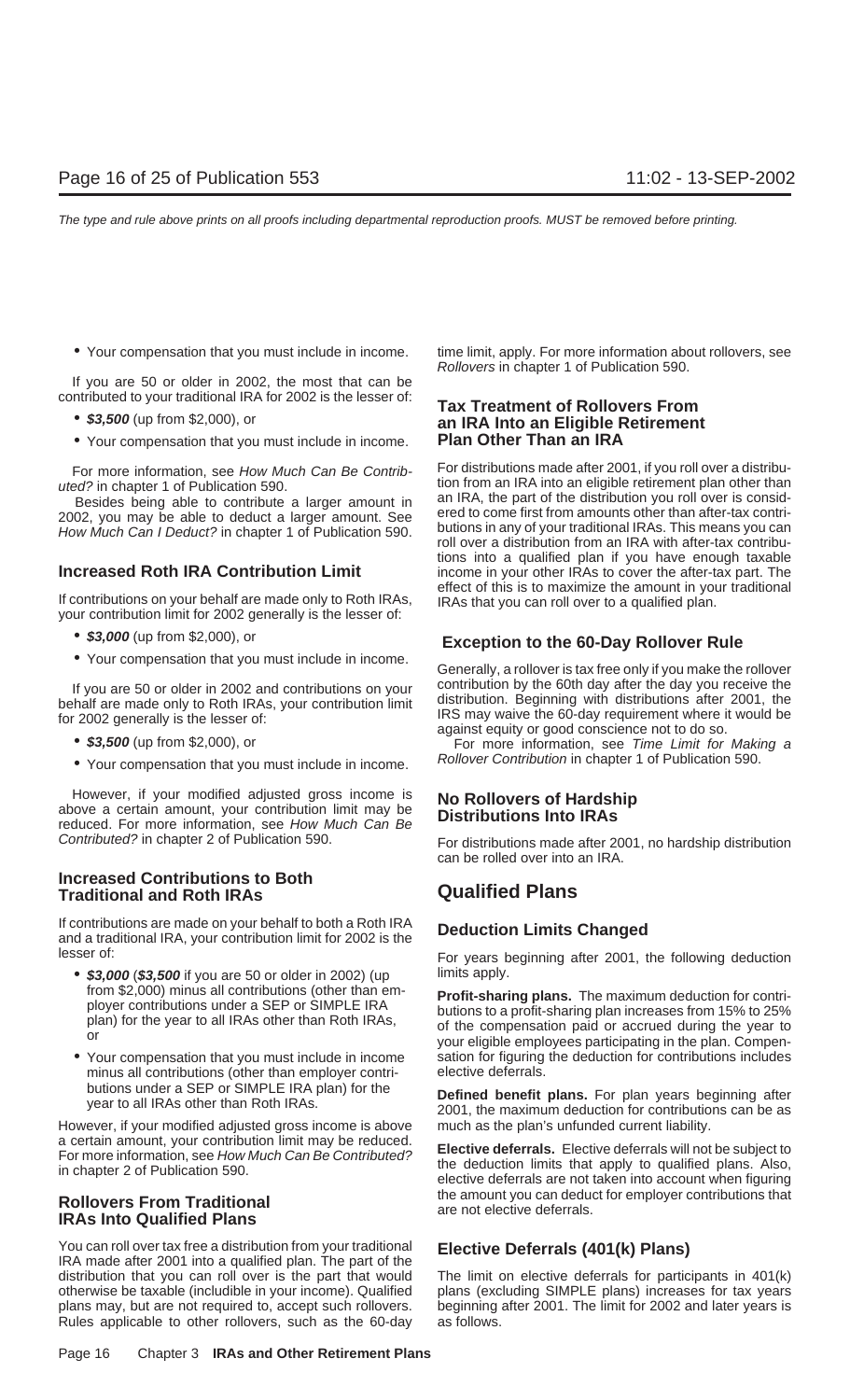| Year |          | Limit can be i |
|------|----------|----------------|
|      | \$11.000 | benefits.      |
|      |          | For di         |
|      |          | adopts f       |
|      | 14.000   | responsi       |
|      |          |                |

**Catch-up contributions.** For tax years beginning after can be transferred to another IRA. 2001, a plan can permit participants who are age 50 or over at the end of the plan year to make catch-up contribu- **Plan Amendments To Conform to the** tions. The catch-up contribution limit for 2002 and later **Economic Growth and Tax Relief** years is as follows. **Reconciliation Act of 2001 (EGTRRA)**

| Year                 | <b>Catch-Up Limit</b> |
|----------------------|-----------------------|
|                      | \$1,000               |
|                      | 2.000                 |
|                      | 3.000                 |
|                      | 4.000                 |
| 2006 and later years | 5,000                 |

year cannot exceed the lesser of the following amounts. Regional Prototype or Volume Submitter Plans). The re-

- 
- the elective deferrals that are not catch-up contributions. **User Fee**

For years ending after 2001, the maximum annual benefit employer. An eligible employer is one who has 100 or<br>for a participant under a defined benefit plan increases to fewer employees with at least one employee who is not for a participant under a defined benefit plan increases to

- 
- \$160,000 (subject to cost-of-living increases after

For years beginning after 2001, a defined contribution plan's maximum annual contributions and other additions **Deduction Limit Increased**

- ticipant (up to a maximum of \$200,000 for 2002 your eligible employees participating in the plan. subject to cost-of-living increases after 2002).
- \$40,000 (subject to cost-of-living increases after **Elective Deferrals (SARSEPs) Increased** 2002).

- 
- The present value of the benefit is not greater than \$5,000.

For distributions made after 2001, benefits attributable to rollover contributions and earnings on the contributions can be ignored in determining the present value of these

For distributions made after the Department of Labor adopts final regulations implementing rules on fiduciary responsibilities relating to this provision, a plan must provide for the automatic rollover of any distribution of more **Note.** The \$15,000 limit is subject to adjustment after 2006 than \$1,000 to an IRA under this provision, unless the for cost-of-living increases. participant chooses otherwise. The plan administrator must notify the participant in writing that the distribution

Generally, master and prototype plans are amended by 2002<br>
2003<br>
2003<br>
2003<br>
2004<br>
2005<br>
2005<br>
2005<br>
2006 and later years<br>
2006 and later years<br>
2006 and later years<br>
2006 and later years<br>
2006 and later years<br>
2006 5,000<br>
2007<br>
2007<br>
2007<br>
2007<br>
2007<br>
2007<br>
2007<br>
2007<br>
2007 Note. The \$5,000 limit is subject to adjustment after 2006 for ate form (generally Form 5300, Application for Determina-<br>cost-of-living increases. tion for Employee Benefit Plan, or Form 5307, Application The catch-up contribution a participant can make for a for Determination for Adopters of Master or Prototype, • The catch-up contribution limit.<br>
ployee Plan Determination Letter Request, and the • The excess of the participant's compensation over appropriate user fee if the fee applies (see User Fee, later).

**Limits on Contributions and Benefits** The user fee for requesting a determination letter does not apply to certain requests made after 2001 by an eligible the lesser of the following amounts.<br>A 400% of the nextial participantle average compensation for more information, see User fee under Setting Up a Quali-• 100% of the participant's average compensation for<br>his or her highest 3 consecutive calendar years.<br>for Small Business.<br>for Small Business.

## **Simplified Employee Pensions (SEPs)**

(excluding earnings) to the account of a participant in- For plan years beginning after 2001, the maximum deduc- creases to the lesser of the following amounts. tion for contributions to a SEP increases from 15% to 25% • 100% of the compensation actually paid to the par- of the compensation paid or accrued during the year to

For tax years beginning after 2001, the limit on elective **Involuntary Payment of Benefits** deferrals for participants in SARSEPs will increase, and participants who are age 50 or over at the end of the plan A qualified plan may provide for the immediate distribution<br>of a participant's benefit under the plan if:<br>
• The participant's employment is terminated, and<br>
• The participant's employment is terminated, and<br>
• The partic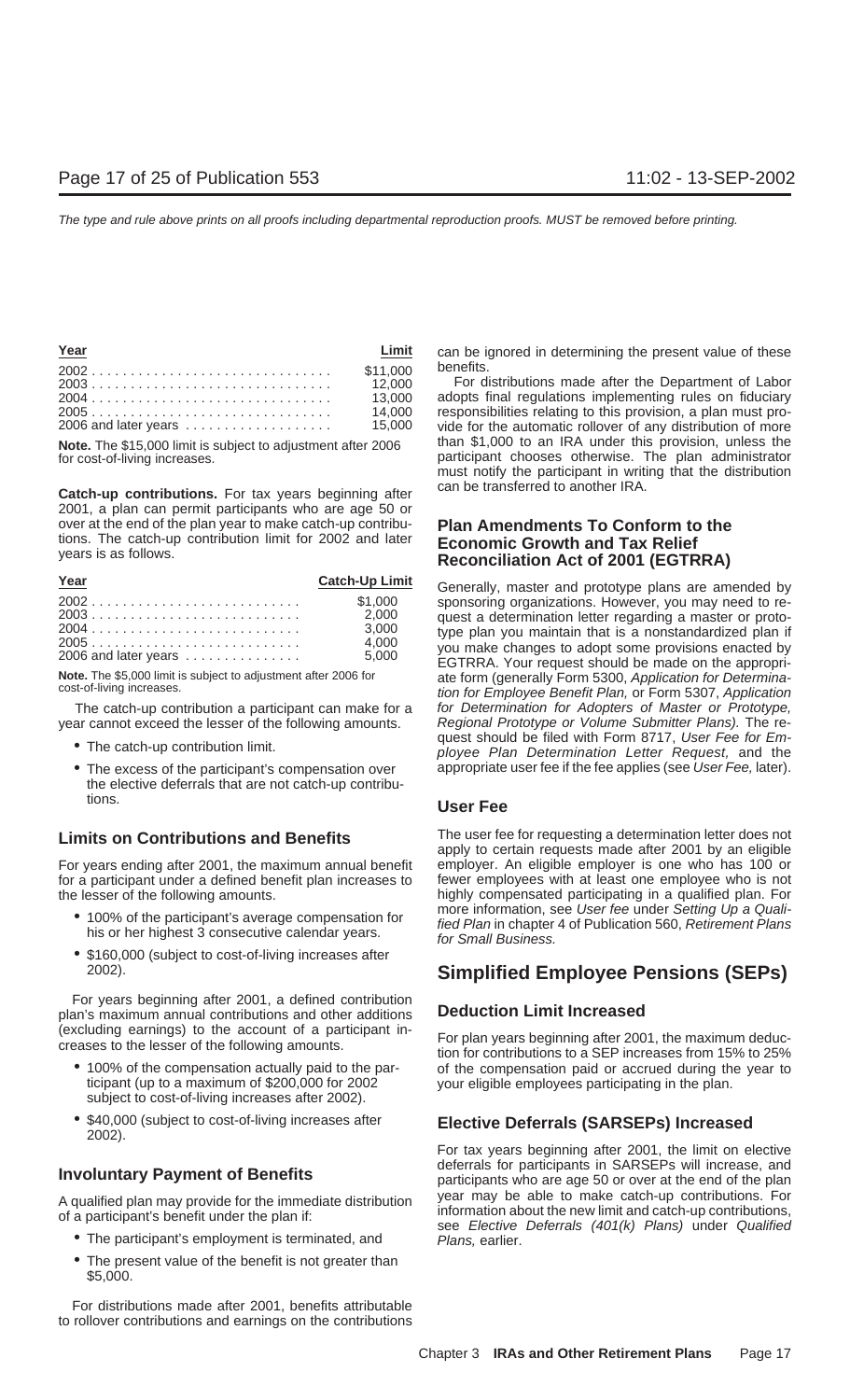duction contributions to a SIMPLE plan increases after **Changes to the limit on annual additions.** For years 2001. The limit for 2002 and later years is as follows.

| Year | Limit |
|------|-------|
|      |       |
|      |       |
|      |       |
|      |       |

**Note.** The \$10,000 limit is subject to adjustment after 2005 for • The overall limit. cost-of-living increases.

| Year                                                | <b>Catch-Up Limit</b> |
|-----------------------------------------------------|-----------------------|
| $2002$ \$ 500                                       |                       |
|                                                     | 1.000                 |
|                                                     | 1.500                 |
|                                                     | 2.000                 |
| 2006 and later vears $\ldots$ , $\ldots$ , $\ldots$ | 2.500                 |

The catch-up contribution a participant can make for a count. year cannot exceed the lesser of the following amounts. **Increase in the limit on elective deferrals.** For 2002, the

- 
- The excess of the participant's compensation over increase by \$1,000 each year through 2006.<br>the elective deferrals that are not catch-up contribu-

**Changes in figuring your maximum amount contribut-** administrator for contribution limits. able (MAC). In years prior to 2002, the maximum amount<br>contributable (MAC) to a 403(b) plan generally is the least<br>of:<br>mental 403(b) account to a defined benefit governmental

- 
- 
- 

The MEA has been repealed. Therefore, MAC for years within the same state.

MAC for church employees would be figured as indicated to a  $403(b)$  plan. above. However, certain church employees could use a Additionally, you can roll over, tax free, money and other minimum exclusion allowance instead of MEA to figure property that would otherwise be taxable from a 403(b) MAC. For years after 2001, the minimum exclusion allow- plan to an eligible retirement plan.

**SIMPLE Plans ance has been repealed. Therefore MAC for church em**ployees for years beginning after 2001 is the lesser of the limit on annual additions or the limit on elective deferrals. **Salary reduction contributions.** The limit on salary re-

> beginning after 2001, the alternative limits on annual additions have been repealed. Therefore, beginning in 2002, you cannot use any of the following to figure your limit on annual additions.

- The year of separation from service limit.
- The any year limit.
- 

**Catch-up contributions.** For tax years beginning after<br>2001, a SIMPLE plan can permit participants who are age<br>50 or over at the end of the plan year to make catch-up<br>contributions. The catch-up contribution limit for 200

**Includible compensation after termination.** Beginning in 2002, your includible compensation for your most<br>recent year of service will not include money received 5<br>years after termination of service with your employer.

<sup>2005</sup> ........................... 2,000 **Includible compensation for foreign missionaries.** 2006 and later years ............... 2,500 Beginning in 2002, your includible compensation for your **Note.** The \$2,500 limit is subject to adjustment after 2006 for most recent year of service does not include contributions cost-of-living increases. Most of the church during the year to your 403(b) ac-

• The catch-up contribution limit. limit on elective deferrals has been increased from<br>\$10,500 to \$11,000. The limit on elective deferrals will

tions. **Catch-up contributions for persons age 50 or older.** Beginning in 2002, if you are age 50 or older, you may be able to make additional catch-up contributions of up to **403(b) Plans** \$1,000 to your 403(b) account. The limit on catch-up contributions will increase each year by \$1,000 through 2006.

Recent legislation has made several changes to the way<br>you determine the maximum amount that can be contributed<br>to your 403(b) account. See Publication 571,<br>Tax-Sheltered Annuity Plans (403(b) Plans) For Employ-<br>to both a

• The maximum exclusion allowance (MEA),  $p$  plan, the transferred amount is not includible in gross income if it is used to purchase permissive service credits • The limit on annual additions, and or repay contributions and earnings that were previously • The limit on elective deferrals. The imaginary refunded under a forfeiture of service credit under another plan maintained by a state or local government employer

beginning after 2001 is the lesser of the limit on annual<br>additions or the limit on elective deferrals.<br>you can roll over, tax free, money and other property that **Church employees.** Generally, for years prior to 2002, would otherwise be taxable from an eligible retirement plan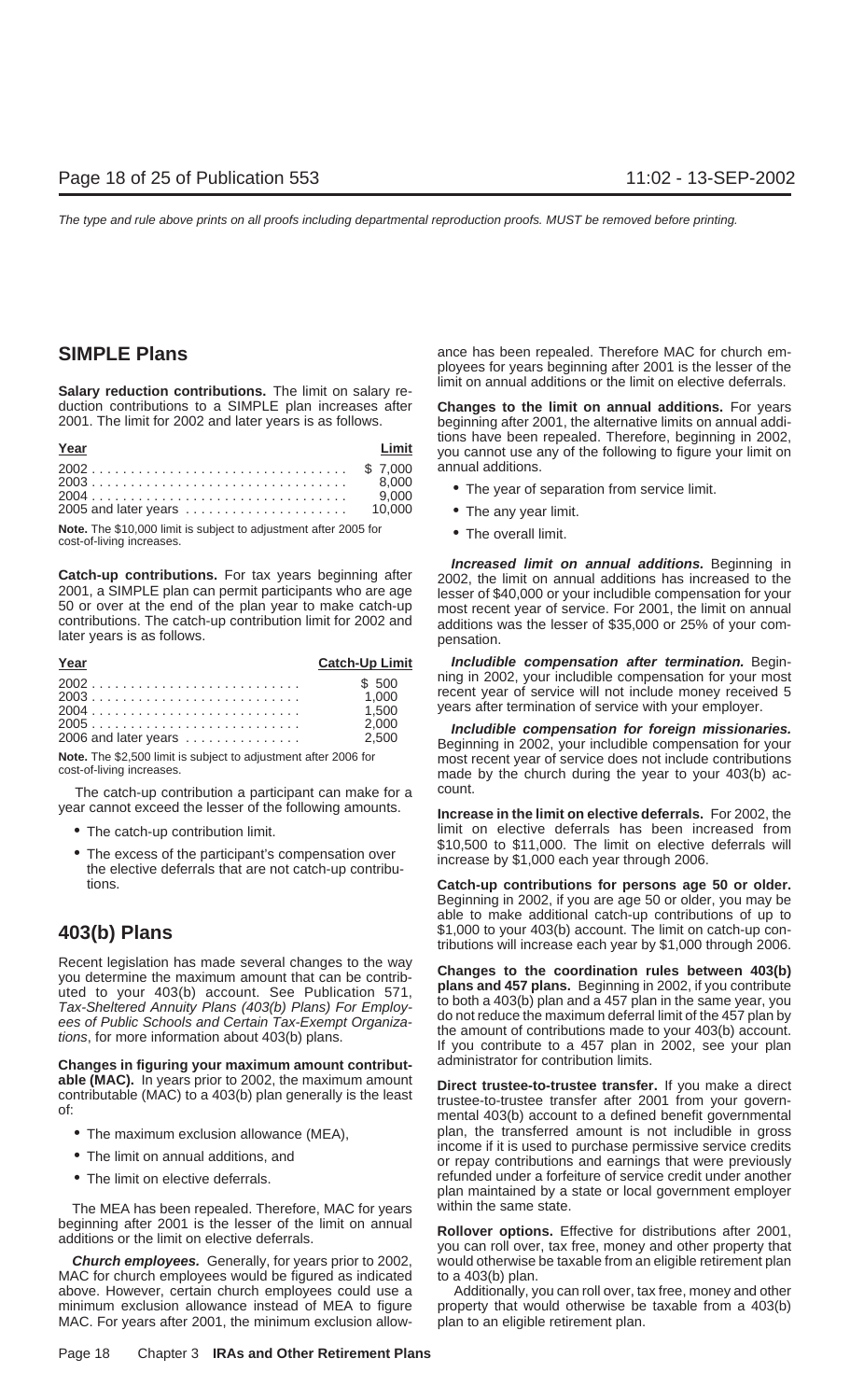Limit on elective deferrals. Beginning in 2002, the spe-<br>tion 4972(c)(6) of the Internal Revenue Code. cial limit on elective deferrals for section 457 plans no longer applies. Deferrals under these plans are subject to **Earned Income of Members of** the general limit for elective deferrals (\$11,000 for 2002). The special catch-up limit in the last 3 years before retirement is twice the general limit amount. Also, beginning in<br>
2002, deferrals under section 457 plans are no longer<br>
For years beginning after 2001, earned income for retire-<br>
coordinated with other plans in applying the def

**Qualified domestic relations order (QDRO).** Beginning **Rollovers** in 2002, if you receive a distribution or payment under a QDRO from an eligible state or local government section<br>457 plan in which your spouse or former spouse is a<br>participant, you generally must pay the tax on it. For distri-<br>participant of a retirement plan distribution<br>parti

**When to include deferred amounts in income.** Beginning in 2002, amounts in eligible state or local government **Hardship distributions not eligible for rollover.** A hardsection 457 plans are generally deferred from tax until paid ship distribution made after 2001 from any retirement plan<br>to you. Before 2002, these amounts generally became is not an eligible rollover distribution. For more to you. Before 2002, these amounts generally became subject to tax when either paid or otherwise made avail-<br>on eligible rollover distributions, see Rollovers in Publicaable to you. **the same of the set of the set of the set of the set of the set of the set of the set of the set of the set of the set of the set of the set of the set of the set of the set of the set of the set of the set o** 

**Rollovers.** For distributions made after 2001, eligible **Time for making rollovers.** You generally must complete state or local government section 457 plans are qualified the rollover of an eligible rollover distribution paid to you by retirement plans for rollover purposes. You may be able to the 60th day following the day on which you receive the roll over certain distributions to and from these plans. For distribution from your employer's plan. However, the more information about rollovers to and from qualified 60-day period may be extended for distributions made retirement plans, see Rollovers in Publication 575. after 2001 in certain cases of casualty, disaster, or other

Tax on early distributions. The tax on early distributions<br>may apply to a distribution made after 2001 from an eligible<br>state or local government section 457 plan to the extent it is<br>state or local government section 457 p attributable to amounts rolled into the plan from another **Rollovers by surviving spouses.** For distributions after

**Changes to the coordination rules between 403(b)**  $\mu$  tion 403(b) annuity, or a section 457 plan. A surviving spans and 457 plans. Beginning in 2002, if you contribute<br>to both a 403(b) plan and a 457 plan in the same ye If you contribute to a 457 plan in 2002, see your plan **Expanded written explanation to rollover distribution** administrator for contribution limits. **recipient.** Before making an eligible rollover distribution,

For years beginning after 2001, when figuring the 10% distribution rules of the plan you roll the distribution over to excise tax, you can choose not to take into account as may differ from the rules that apply to the plan making the nondeductible contributions for any year contributions to a distribution in their restrictions and tax cons nondeductible contributions for any year contributions to a distribution in their restrictions and tax consequences. For defined benefit plan that are not more than the full funding limit figured without considering the current liability limit. Pension and Annuity Income.

**Section 457 Deferred** Apply the overall limits on deductible contributions first to<br> **Componention Plane** Contributions to defined contribution plans and then to contributions to defined contribution plans and then to **Compensation Plans** contributions to defined benefit plans. If you use this new exception, you cannot also use the exception under sec-

type or qualified retirement plan. For more information 2001, an employee's surviving spouse who receives an about the tax on early distributions, see Tax on Early eligible rollover distribution may roll it over into an el

the administrator of a qualified retirement plan must pro- **Excise Tax for Nondeductible** vide you with a written explanation of various qualified **(Excess) Contributions** retirement plan rollover rules. For most distributions made after 2001, the explanation must also tell you how the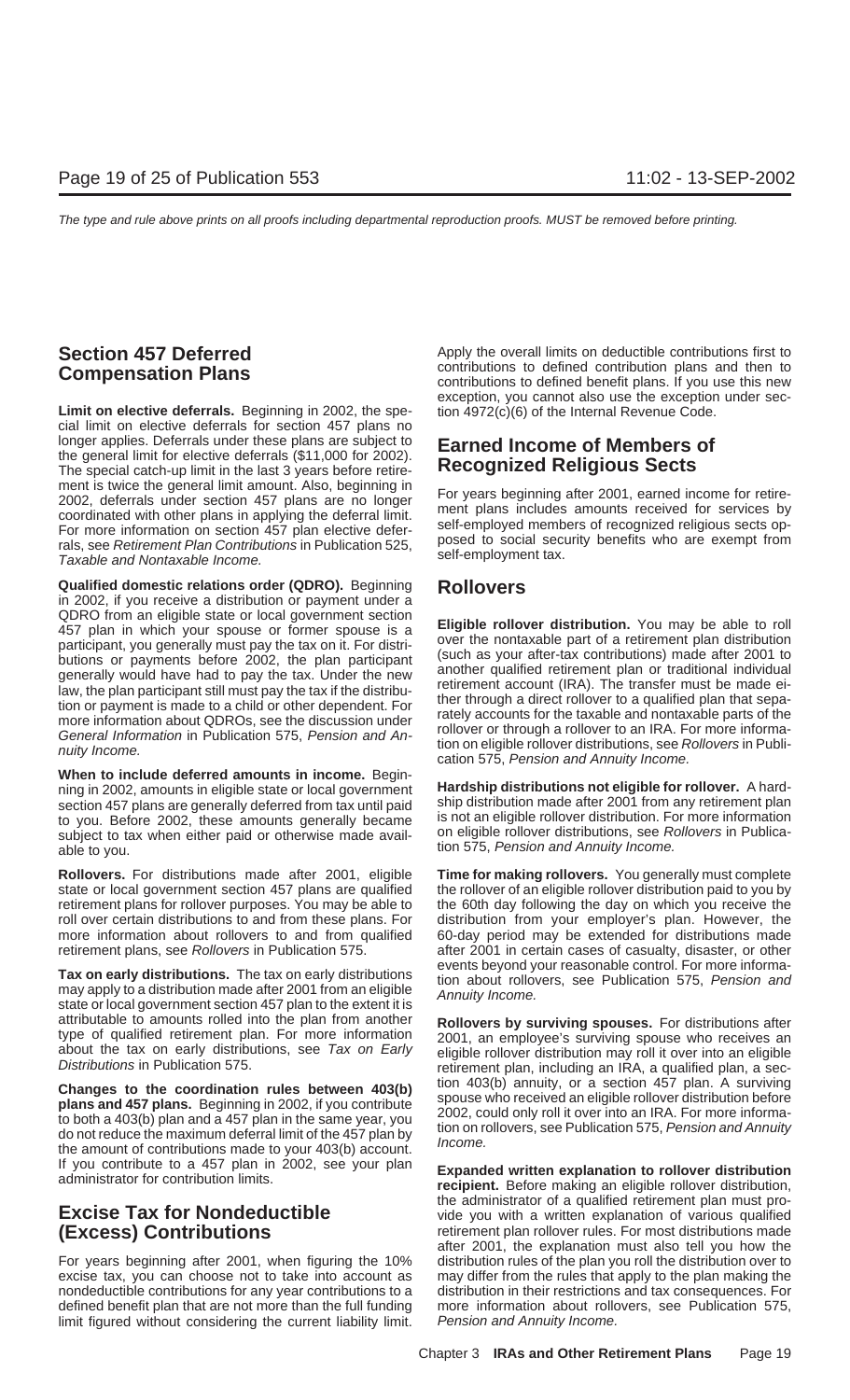## **Later Changes**

# **as Roth Contributions**

plans can include a qualified Roth contribution program.

For plan years beginning after 2002, a qualified retirement The annual exclusion for gifts of present interests made to plan can maintain a separate account or annuity under the a donee during the calendar year is increased to \$11,000.<br>plan (a deemed IRA) to receive voluntary employee contriplan (a deemed IRA) to receive voluntary employee contri-<br>butions. If the separate account or annuity otherwise<br>meets the requirements of an IRA, it will only be subject to<br>meets the requirements of an IRA, it will only be IRA rules. An employee's account can be treated as a traditional IRA or a Roth IRA. **Reduction of Maximum Estate**

## **Estate and Gift Taxes**

## **2001 Changes**

# **Gifts to Spouses Who Repeal of Phaseout Are Not U.S. Citizens of Graduated Rates**

The annual exclusion for gifts made to spouses who are<br>not U.S. citizens is \$106,000. The perefit of the graduated rates will no longer be phased

## **Increase in Generation Skipping** out for estates and gifts in excess of \$10 million. **Transfer (GST) Exemption Reduction of Credit**

The generation-skipping transfer (GST) lifetime exemption **for State Death Taxes** increased by \$30,000 to \$1,060,000. The annual increase can only be allocated to transfers made during or after the For estates of decedents dying in 2002, the credit allowed year of the increase. The increase is the interest of the amount of the amount

# **Increased Estate Tax Applicable** death taxes.<br> **Exclusion Amount**

The applicable exclusion amount is the amount on which **Payment Provisions** the unified credit (applicable credit amount) is based. An filed only if the gross estate exceeds this amount. applicable to qualifying for installment payments of estate

| Year | <b>Exclusion</b><br>Amount |
|------|----------------------------|
|      |                            |

|                                          | 1,500,000 |
|------------------------------------------|-----------|
| 2006. 2007. and 2008 ................... | 2.000.000 |
|                                          | 3.500.000 |

# **Elective Deferrals Treated Increased Gift Tax Applicable**

For plan years beginning after 2005, 401(k) and 403(b) Beginning with gifts made in 2002, the applicable exclusion plans can include a qualified Roth contribution program. All amount for lifetime gifts will be fixed at \$1

## **Deemed IRAs Increased Annual Exclusion for Gifts**

# **and Gift Tax Rate**

For estates of decedents dying, and gifts made, after 2001, the maximum rate for the estate tax and the gift tax will be reduced as follows. **4.**

| Year     | <b>Maximum</b><br><b>Tax Rate</b> |
|----------|-----------------------------------|
| 2002 50% |                                   |
|          |                                   |
|          |                                   |
| 2005 47% |                                   |
|          |                                   |
|          |                                   |

that would otherwise have been allowed. For estates of decedents dying in 2003 and 2004, the credit will be limited

**2002 Changes 2002** Changes **10** to 50% and 25% respectively.<br>For estates of decedents dying after 2004, the state death tax credit will be replaced with a deduction for state

# **Changes to Installment**

For estates of decedents dying after 2001, several rules tax have been changed.

• The allowable number of partners and shareholders in a closely held business is increased from 15 to 45.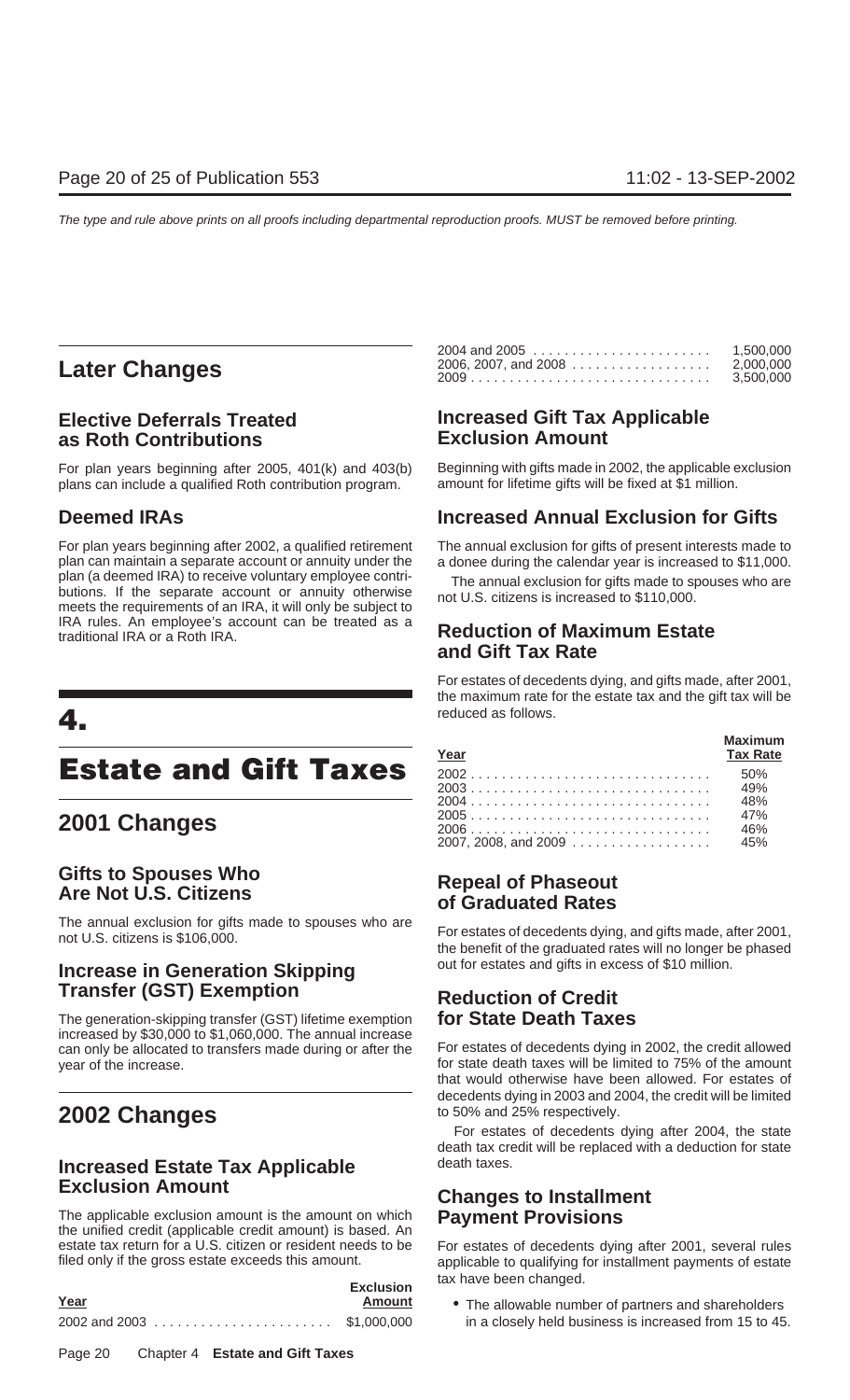- Stock in qualifying lending and finance businesses is **Filing Form 720** treated as stock in an active trade or business company. The pany of the Taxan and Taxan and Taxan and Taxan and Taxan and Taxan and Taxan and Taxan and Taxan and Taxan and Taxan and Taxan and Taxan and Taxan and Taxan and Taxan and Taxan and Taxan and Taxan and Taxan and
- 

# **Increase in Generation Skipping better as a Deposit Threshold**<br>Transfer (GST) Exemption

year of the increase. **Deposit Due Dates**

| Year                                                                                       | <b>GST</b><br><b>Exemption</b> |
|--------------------------------------------------------------------------------------------|--------------------------------|
| $2004$ and $2005$ \$1.500.000<br>2006, 2007, and 2008 $\ldots \ldots \ldots \ldots \ldots$ | 2.000.000<br>3.500.000         |

## **Repeal of Estate and Generation-Skipping Transfer Taxes 2002 Changes**

The estate and generation-skipping transfer taxes have For more information on these taxes, see Publication 510. been repealed for the estates of decedents dying and generation-skipping transfers made in 2010. New rules will **Air Transportation Taxes** go into effect at that time regarding the basis of assets transferred at death. The gift tax continues, but at reduced<br>For transportation beginning in 2002, the tax on transporta-<br>tion of persons by air is increased to \$3.00 for each domes-

## **Excise Taxes Luxury Tax**

The following changes are effective for calendar quarters beginning after September 30, 2001. For more information, see Publication 510, Excise Taxes for 2002.

• The rules regarding non-readily-tradable stock and<br>holding company stock are clarified.<br>you to file by the last day of the second month following the<br>you to file by the last day of the second month following the calendar quarter for certain taxes has been eliminated.

The generation-skipping transfer (GST) lifetime exemption<br>increased by \$40,000 to \$1,100,000. The annual increase<br>can only be allocated to transfers made during or after the<br>can only be allocated to transfers made during o

**Later Changes Later Changes Deposit rule applies for all taxes that have to be deposited other than those deposited under the alternative** method. You must deposit under the regular method by the 14th day following the semimonthly period. If the 14th day **Increased Generation Skipping** falls on a Saturday, Sunday, or legal holiday, you must<br> **Transfer (GST) Exemption**<br>
Saturday, Sunday, or legal holiday. The deposit date for The lifetime exemption amount for generation-skipping<br>transfers is increased as follows.<br>transfers is increased as follows.<br>rule, and 30-day rule) have been eliminated.

## **Amount To Deposit and Safe Harbor Rules**

Your deposit of taxes for a semimonthly period generally must be at least 95% of your net tax liability incurred during **Repeal of QFOBI Deduction** that period, unless the safe harbor rule applies. Previously,<br>your deposit had to equal the amount of your net tax The qualified family-owned business interest (QFOBI) de-<br>duction has been repealed beginning with the estates of<br>decedents dying in 2004.<br>decedents dying in 2004.

tic segment. The percentage tax remains at 7.5%.

For amounts paid in 2002, the tax on the use of international air travel facilities will be \$13.20 per person for flights that begin or end in the United States, or \$6.60 per person **5.** for domestic segments that begin or end in Alaska or Hawaii (applies only to departures).

For 2002, the luxury tax on a passenger vehicle is reduced to 3% of the amount of the sales price that exceeds the **2001 Changes** base amount. The base amount for 2002 is \$40,000.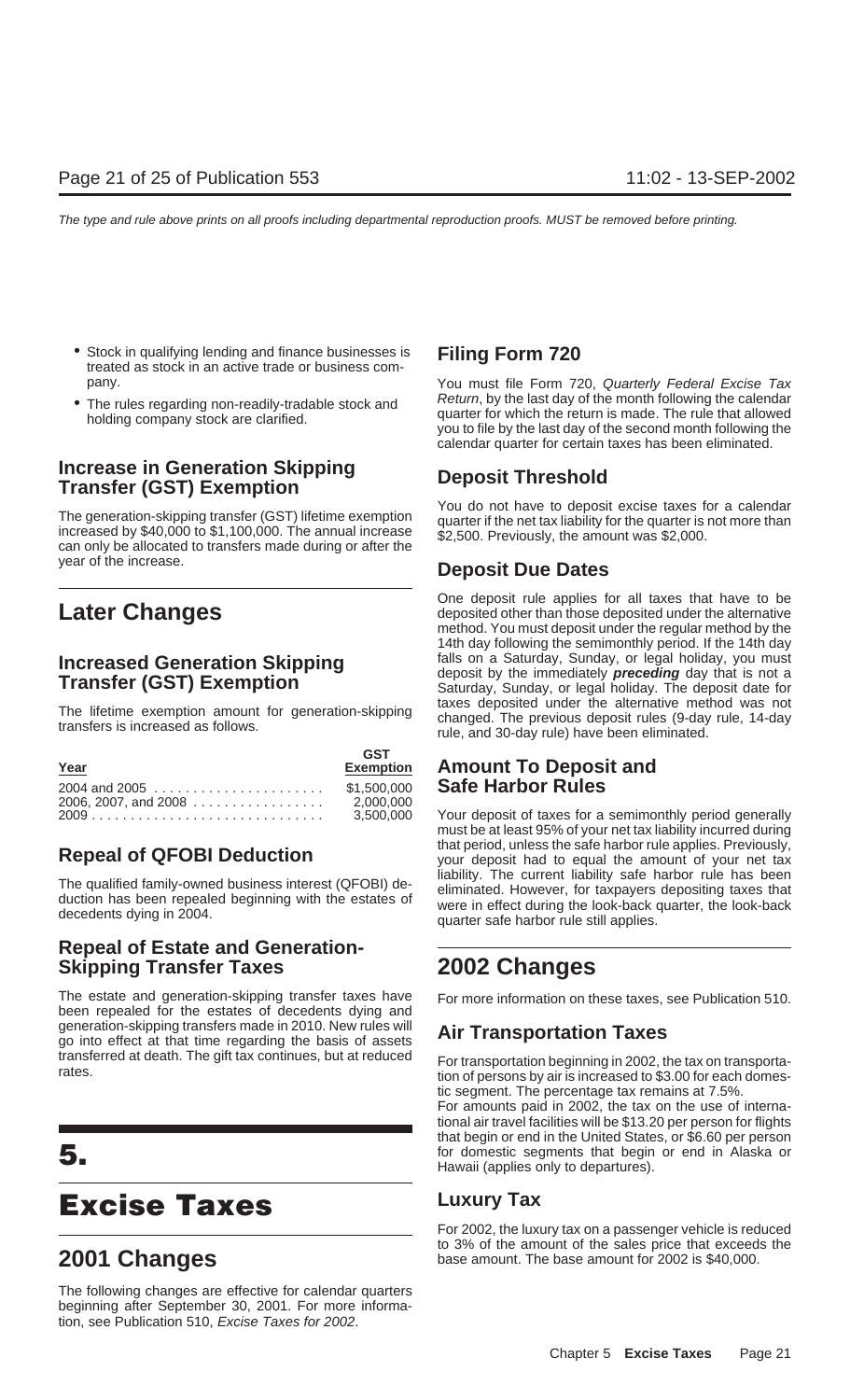# **Exclusion Increased** site, you can:

• Find answers to questions you may have. For 2001, the maximum foreign earned income exclusion increases from \$76,000 to \$78,000. • Download forms and publications or search for forms

See Publication 54, Tax Guide for U.S. Citizens and and publications by topic or keyword. Resident Aliens Abroad, to see whether you meet the view forms that may be filled in electronically, print requirements to exclude your foreign income.

## **Exclusion Increased**

For 2002, the maximum foreign earned income exclusion <br>increases from \$78,000 to \$80,000.<br>For eases from \$78,000 to \$80,000.

publications and forms, ask tax questions, and get more Help Desk at **703–487–4608.** information from the IRS in several ways. By selecting the method that is best for you, you will have quick and easy access to tax help. **Phone.** Many services are available by phone.

**Contacting your Taxpayer Advocate.** If you have attempted to deal with an IRS problem unsuccessfully, you

The Taxpayer Advocate represents your interests and<br>
concerns within the IRS by protecting your rights and<br>
resolving problems that have not been fixed through nor-<br>
mal channels While Taxpayer Advocates cannot change<br>
Mil mal channels. While Taxpayer Advocates cannot change • Asking tax questions. Call the IRS<br>the tax law or make a technical tax decision, they can clear equestions at 1–800–829–1040. the tax law or make a technical tax decision, they can clear up problems that resulted from previous contacts and  $\bullet$  *TTY/TDD equipment.* If you have access to TTY/ ensure that your case is given a complete and impartial TDD equipment, call **1–800–829–4059** to ask tax review.

- Call the Taxpayer Advocate at  $1-877-777-4778$ .
- Call the IRS at **1–800–829–1040.**
- 
- Call **1–800–829–4059** if you are a TTY/TDD user. telephone services in several ways.

For more information, see Publication 1546, The Taxpayer Advocate Service of the IRS. **6.**

**Free tax services.** To find out what services are available, get Publication 910, Guide to Free Tax Services. It **Foreign Issues** able, get Publication 910, Guide to Free Tax Services. It contains a list of free tax publications and an index of tax topics. It also describes other free tax information services, **2001 Change** *Change Change Change Change Change Change Change Change Change Change Change Change Change Change Change Change Change Change Change* 



**Personal computer.** With your personal com-**Foreign Earned Income Integral Income Internet at www.irs.gov**. While visiting our web

- 
- 
- cordkeeping.
- **2002 Change 1989 Change 1989 Change 1989 Change 1989 Constant Personal Revenue Bulletins published in the last few years.** 
	- Search regulations and the Internal Revenue Code.
- **Foreign Earned Income**<br> **Foreign Earned Income**<br> **Exclusion Increased**<br> **Exclusion** Increased
	-

You can also reach us with your computer using File Transfer Protocol at **ftp.irs.gov.**



**TaxFax Service.** Using the phone attached to **7. TaxFax Service.** Using the phone attached to **7.** your fax machine, you can receive forms and instructions by calling **703–368–9694.** Follow How To Get Tax Help the directions from the prompts. When you order forms, you request will be faxed to you.

You can get help with unresolved tax issues, order free For help with transmission problems, call the FedWorld



- should contact your Taxpayer Advocate.<br>The Taxpayer Advocate represents your interests and<br>**1-800-829-3676** to order current and prior year
	-
	- review. questions or to order forms and publications.
		- TeleTax topics. Call **1–800–829–4477** to listen to<br>pre-recorded messages covering various tax topics.

• Call, write, or fax the Taxpayer Advocate office in<br>your area. To the Taxpayer Advocate office in<br>and professional answers, we evaluate the quality of our<br>and professional answers, we evaluate the quality of our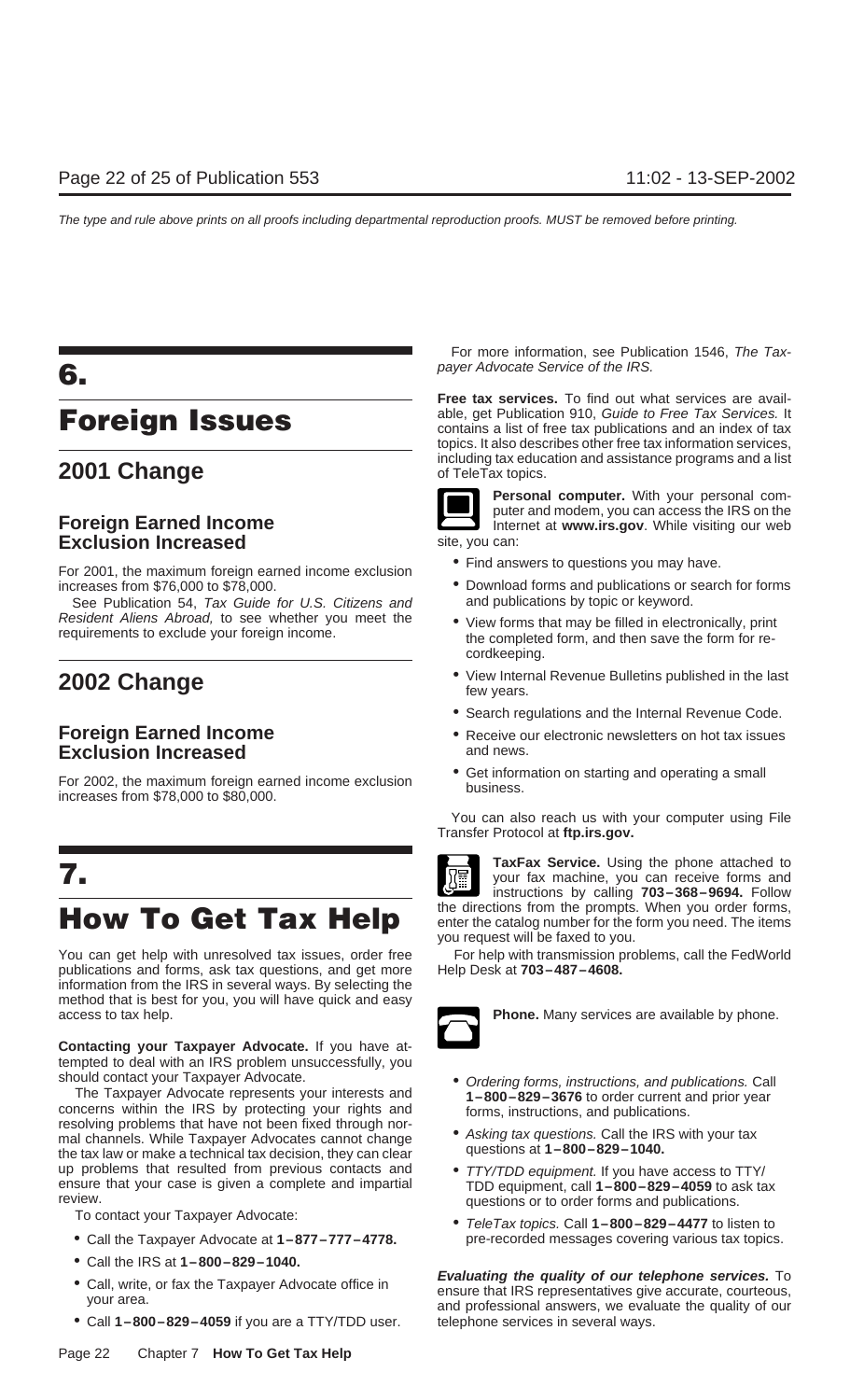- A second IRS representative sometimes monitors<br>
live telephone calls. That person only evaluates the<br>
IRS assistor and does not keep a record of any<br>
taxpayer's name or tax identification number.<br>
<br>
all 61702–8903<br>
Bloom
- We sometimes record telephone calls to evaluate IRS assistors objectively. We hold these recordings<br>IRS assistors objectively. We hold these recordings<br>no longer than one week and use them only to mea-<br>sure the quality o sure the quality of assistance.
- We value our customers' opinions. Throughout this year, we will be surveying our customers for their **CD-ROM.** You can order IRS Publication 1796, opinions on our service.

**Walk-in.** You can walk in to many post offices,<br>libraries, and IRS offices to pick up certain forms,<br>instructions, and publications. Some IRS offices,<br>entity-vear tax forms and instructions INSTRUCTIONS, and publications. Some IRS offices,<br>libraries, grocery stores, copy centers, city and county<br>novernments credit unions and office supply stores have **Contract Propular tax forms** that may be filled in electro governments, credit unions, and office supply stores have • Popular tax forms that may be filled in electronica<br>an extensive collection of products available to print from a beginnted out for submission, and saved for reco an extensive collection of products available to print from a printed out for submission, and save for the co-<br>CD-ROM or photocopy from reproducible proofs. Also, and save for record-CD-ROM or photocopy from reproducible proofs. Also, some IRS offices and libraries have the Internal Revenue • Internal Revenue Bulletins.<br>Code, regulations, Internal Revenue Bulletins, and Cumu-



**Mail.** You can send your order for forms, instruce  $1-877-233-6767$  or on the Internet at www.irs.gov. The<br>tions, and publications to the Distribution Center<br>nearest to you and receive a response within 10<br>s after your r workdays after your request is received. Find the address

- 
- 



- 
- 
- 
- 

lative Bulletins available for research purposes. The CD-ROM can be purchased from National Technical Information Service (NTIS) by calling

that applies to your part of the country. is an interactive CD-ROM that contains information impor-• Western part of U.S.:<br>Western Area Distribution Center Metal Center Muslim and Exercise of U.S.:<br>Rancho Cordova, CA 95743-0001 visiting the IRS web site at www.irs.gov.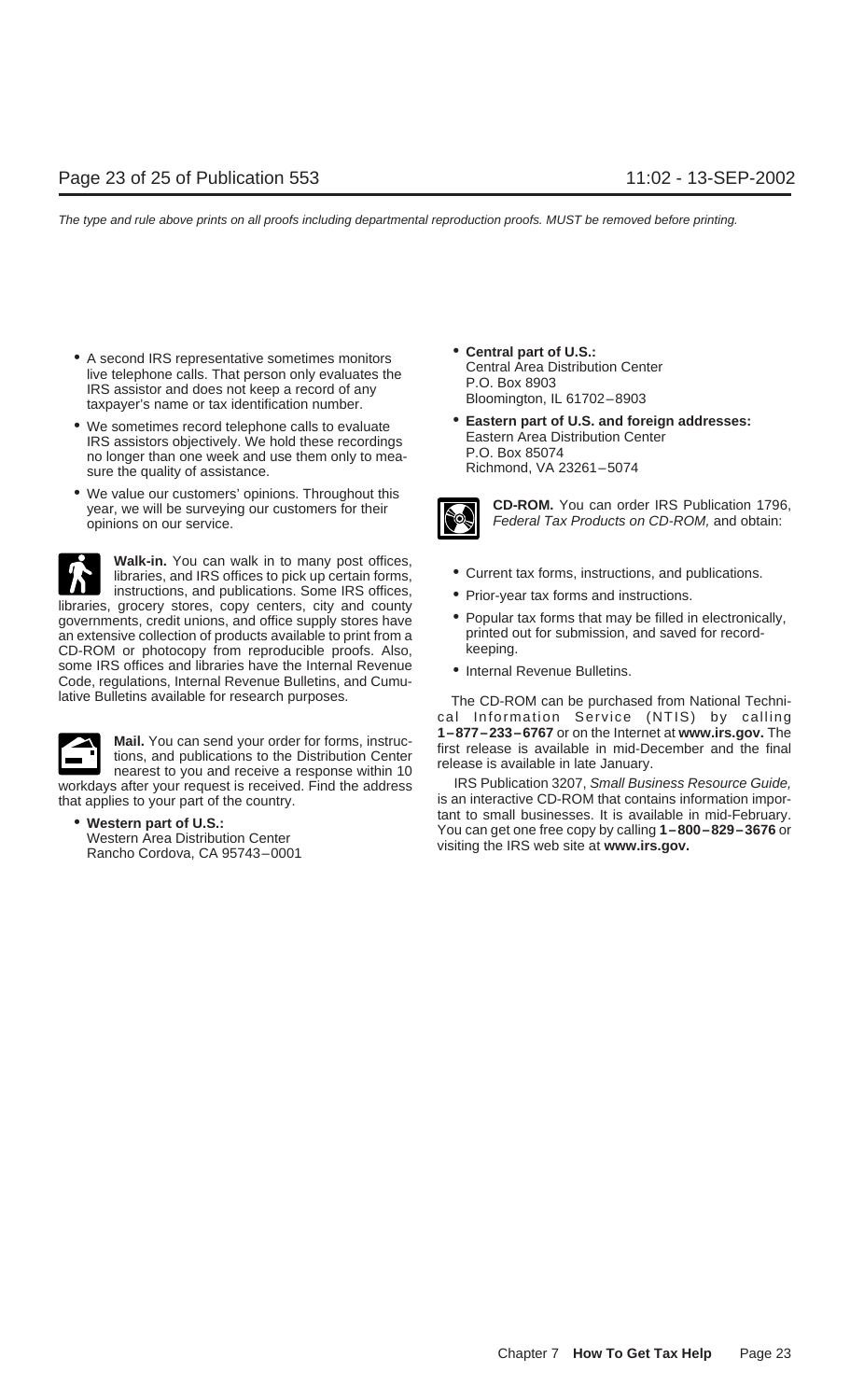| 5-year gain 3, 12 Election not to apply |                                              |  |
|-----------------------------------------|----------------------------------------------|--|
|                                         | المتحافظ والمتحدث والمتعاط والمتحدث المالحون |  |

| Accounting method 11          |
|-------------------------------|
| Additional child tax credit 4 |
| Adoption expenses 9           |
| Advance payment 2             |
|                               |
| Air transportation tax 21     |
| Archer MSAs 6                 |
| Assistance (See Tax help)     |

| Backup withholding 10               |  |  |
|-------------------------------------|--|--|
| Bonds for educational facilities 10 |  |  |

| Capital gains:<br>Empowerment zone assets 12<br>Tax rates $\ldots \ldots \ldots \ldots 3, 12$                                                                        | Excise taxes 21<br>Exemption amount $\dots \dots \dots 3, 11$                                                 | O                                                                                                                                                                                                                                                                                                                                                                                                                                                                                                                                                            |
|----------------------------------------------------------------------------------------------------------------------------------------------------------------------|---------------------------------------------------------------------------------------------------------------|--------------------------------------------------------------------------------------------------------------------------------------------------------------------------------------------------------------------------------------------------------------------------------------------------------------------------------------------------------------------------------------------------------------------------------------------------------------------------------------------------------------------------------------------------------------|
| Cash method 11<br>Catch-up contributions  17, 18<br>Child tax credit 4<br>Clean-fuel vehicle 10, 13<br>Combat zone 5<br>Coordination between<br>403(b) plans and 457 | Federal payments, withholding<br>Financial planning 6<br>Foreign earned income<br>Free tax services 22        | Original issue discount 5<br>Postponed tax deadlines:<br>Individuals4<br>Public safety officers 6<br>Publications (See Tax help)                                                                                                                                                                                                                                                                                                                                                                                                                             |
| plans 18, 19<br>Coverdell ESAs 6, 7<br>Credits:<br>Additional child tax 4                                                                                            | Fringe benefits, retirement<br>G<br>Gambling winnings,                                                        | Qualified plans 14, 16<br>Qualified tuition programs                                                                                                                                                                                                                                                                                                                                                                                                                                                                                                         |
| Child and dependent care 10<br>Earned income 10<br>Electric vehicles 10<br>Employer-provided child care 13                                                           | withholding on $\dots \dots \dots \dots 10$<br>Generation skipping tax<br>$(GST)$ 20, 21<br>Gift exclusion 20 | R<br>Rate reduction credit 2<br>Religious sects, retirement                                                                                                                                                                                                                                                                                                                                                                                                                                                                                                  |
| General business 13<br>Pension plan startup costs 13<br>Welfare-to-work 13<br>Work opportunity 13                                                                    | н<br>Hardship distributions 19<br>Health insurance,<br>colf-amployed                                          | Renewal communities 13<br>Retirement planning 6<br>Retirement plans 14-20<br>$0, 12$ $\blacksquare$ $\blacksquare$ $\blacksquare$ $\blacksquare$ $\blacksquare$ $\blacksquare$ $\blacksquare$ $\blacksquare$ $\blacksquare$ $\blacksquare$ $\blacksquare$ $\blacksquare$ $\blacksquare$ $\blacksquare$ $\blacksquare$ $\blacksquare$ $\blacksquare$ $\blacksquare$ $\blacksquare$ $\blacksquare$ $\blacksquare$ $\blacksquare$ $\blacksquare$ $\blacksquare$ $\blacksquare$ $\blacksquare$ $\blacksquare$ $\blacksquare$ $\blacksquare$ $\blacksquare$ $\bl$ |

|                                    | Deferral limits 19 Holocaust victims 3 Saver's credit 14                                   |                      |
|------------------------------------|--------------------------------------------------------------------------------------------|----------------------|
|                                    | Deferred compensation plan 19 Hope credit 7, 8 Section 179 deduction 3, 12, 13             |                      |
|                                    | Dependent care credit 10 <b>EXECUTE:</b> Section 403(b) plans 18                           |                      |
| Depreciation, mid-quarter <b>I</b> |                                                                                            | Section 457 plans 19 |
|                                    | convention 3, 12 Includible compensation  18 Securities futures contracts 5                |                      |
|                                    | Disaster areas, tax deadlines 11 Inherited IRAs 19 Self-employed health                    |                      |
|                                    | Disclosure of information 5 Installment method 5, 11 insurance deduction 9, 12             |                      |
|                                    | Distributions, retirement 19 Interest, student loan 3, 8 Self-employment tax 4, 10, 12, 14 |                      |

|                                                                                                               |                                                                                                                                                                                                                                  | $\frac{1}{2}$                                                                     |
|---------------------------------------------------------------------------------------------------------------|----------------------------------------------------------------------------------------------------------------------------------------------------------------------------------------------------------------------------------|-----------------------------------------------------------------------------------|
| 401(k) plans 16<br>403(b) plans 18                                                                            | Earned income credit 9, 10<br>Education expenses 6                                                                                                                                                                               | Itemized deductions 2, 11                                                         |
| 457 plans 19                                                                                                  | Education IRAs 6, 7                                                                                                                                                                                                              |                                                                                   |
| 5-year gain 3, 12                                                                                             | Election not to apply<br>mid-quarter convention $\ldots$ . 3, 12                                                                                                                                                                 | K.<br>Kidnapped children 3                                                        |
|                                                                                                               | Elective deferrals $\dots \dots$ 16, 17, 18,                                                                                                                                                                                     |                                                                                   |
| Accounting method 11<br>Additional child tax credit 4<br>Adoption expenses 9                                  | 19, 20<br>Electric vehicle 10, 13<br>Employee business expenses 3<br>Employer-provided educational                                                                                                                               | Lifetime learning credit 7, 8<br>Luxury tax 21                                    |
| Advance payment 2<br>Afghanistan 5<br>Air transportation tax 21<br>Archer MSAs 6<br>Assistance (See Tax help) | $assistance \ldots \ldots \ldots \ldots \ldots \ldots 6$<br>Empowerment zone assets 12<br>Empowerment zones 13<br>Enterprise zone business 13<br>Environmental cleanup cost<br>deduction $\ldots \ldots \ldots \ldots \ldots 14$ | Μ<br>Mailing return, address 5<br>Meal expenses 9, 12<br>Medical savings accounts |
| В<br>Backup withholding10                                                                                     | Estate tax, repeal 21<br>Estate taxes 20-21                                                                                                                                                                                      | Medicare  6, 12<br>More information (See Tax help)                                |
| Bonds for educational facilities 10                                                                           | Estimated tax payments 1, 10<br>Estimated tax, redesignation 11                                                                                                                                                                  | N                                                                                 |
| Ć<br>Capital gains:                                                                                           | Excise tax for nondeductible<br>contributions 19<br>Excise taxes 21                                                                                                                                                              | Nonwritten consent (See Disclosure<br>of information)                             |
| Empowerment zone assets 12<br>Tax rates $\dots \dots \dots \dots \dots 3, 12$                                 | Exemption amount $\ldots \ldots \ldots 3, 11$                                                                                                                                                                                    | O<br>Original issue discount<br>.5                                                |

| Federal payments, withholding |
|-------------------------------|
|                               |
| inancial planning 6           |
| Foreign earned income         |
| exclusion 22                  |
| Free tax services 22          |
| Fringe benefits, retirement   |
| planning 6                    |
|                               |

| Adoption 9 Gambling winnings, | Child and dependent care $\dots$ . 10 withholding on $\dots$ 10 $\longrightarrow$                                        | (QTPs) |
|-------------------------------|--------------------------------------------------------------------------------------------------------------------------|--------|
|                               | Child tax 4 Generation skipping tax                                                                                      |        |
|                               | Earned income $\ldots \ldots \ldots 10$ (GST) $\ldots \ldots \ldots \ldots \ldots 20, 21$ Rate reduction credit $\ldots$ |        |
|                               | Electric vehicles 10 Gift exclusion 20 Religious sects, retirement<br>$Fm\nu$                                            |        |

| Work opportunity 13<br>Help (See Tax help) | Pension plan startup costs 13 Hardship distributions 19 Retirement planning 6<br>Welfare-to-work 13 Health insurance,<br>self-employed 9, 12 Rollovers 19                                                                                                                                                                                                               | Retirement plans  14-20 |
|--------------------------------------------|-------------------------------------------------------------------------------------------------------------------------------------------------------------------------------------------------------------------------------------------------------------------------------------------------------------------------------------------------------------------------|-------------------------|
| D                                          | Higher education expenses $\dots 7$ S<br>Deferral limits...............19  Holocaust victims............3  Saver's credit...............14<br>Deferred compensation plan $\dots$ . 19 Hope credit $\dots$ 7, 8 Section 179 deduction $\dots$ . 3, 12, 13<br>Dependent care credit $\dots \dots \dots 10$ $\longrightarrow$ Dependent Care credit $\dots \dots \dots 18$ |                         |

| convention 3, 12 Includible compensation  18 Securities futures contracts5                 |  |
|--------------------------------------------------------------------------------------------|--|
| Disaster areas, tax deadlines  11 Inherited IRAs  19 Self-employed health                  |  |
| Disclosure of information 5 Installment method 5, 11 insurance deduction 9, 12             |  |
| Distributions, retirement 19 Interest, student loan 3, 8 Self-employment tax 4, 10, 12, 14 |  |

| Е                                                                                                                                                                                                                                          | Involuntary payment of benefits 17                                                                                                      |
|--------------------------------------------------------------------------------------------------------------------------------------------------------------------------------------------------------------------------------------------|-----------------------------------------------------------------------------------------------------------------------------------------|
| Earned income credit 9, 10<br>Education expenses 6                                                                                                                                                                                         | Itemized deductions 2, 11                                                                                                               |
| Education IRAs 6, 7                                                                                                                                                                                                                        |                                                                                                                                         |
| Election not to apply<br>mid-quarter convention 3, 12                                                                                                                                                                                      | K                                                                                                                                       |
| Elective deferrals  16, 17, 18,                                                                                                                                                                                                            | Kidnapped children 3                                                                                                                    |
| 19, 20<br>Electric vehicle 10, 13<br>Employee business expenses 3                                                                                                                                                                          | L.<br>Lifetime learning credit 7, 8                                                                                                     |
| Employer-provided educational                                                                                                                                                                                                              | Luxury tax 21                                                                                                                           |
| $assistance \ldots \ldots \ldots \ldots \ldots \ldots 6$<br>Empowerment zone assets 12<br>Empowerment zones 13<br>Enterprise zone business 13<br>Environmental cleanup cost<br>deduction 14<br>Estate tax, repeal 21<br>Estate taxes 20-21 | Μ<br>Mailing return, address 5<br>Meal expenses 9, 12<br>Medical savings accounts<br>Medicare  6, 12<br>More information (See Tax help) |
| Estimated tax payments 1, 10<br>Estimated tax, redesignation 11<br>Excise tax for nondeductible<br>contributions 19                                                                                                                        | N<br>Nonwritten consent (See Disclosure<br>of information)                                                                              |
| Excise taxes 21<br>Exemption amount 3, 11                                                                                                                                                                                                  | O<br>Original issue discount 5                                                                                                          |
| F                                                                                                                                                                                                                                          | P                                                                                                                                       |
| Federal payments, withholding<br>10                                                                                                                                                                                                        | Postponed tax deadlines:                                                                                                                |
|                                                                                                                                                                                                                                            |                                                                                                                                         |

| ostponed tax deadlines:     |  |
|-----------------------------|--|
|                             |  |
| Individuals                 |  |
| ublic safety officers       |  |
| uhlications (See Tay heln). |  |

|                                                                   | werdell ESAs $\ldots \ldots \ldots \ldots$ b, $\ell$       | <b>and Contract Construction Constraining Constitution</b> Qualified plans 14, 16 |
|-------------------------------------------------------------------|------------------------------------------------------------|-----------------------------------------------------------------------------------|
| edits:                                                            |                                                            |                                                                                   |
| Additional child tax $\,\ldots\,\ldots\,\ldots\,\ldots\,4\quad$ G |                                                            | Qualified tuition programs                                                        |
|                                                                   | Gambling winnings,                                         |                                                                                   |
| Child and dependent care  10                                      |                                                            | withholding on 10 $\longrightarrow$                                               |
|                                                                   | Generation skipping tax                                    |                                                                                   |
| Earned income 10                                                  | (GST) 20, 21                                               | Rate reduction credit 2                                                           |
| Electric vehicles 10                                              | Gift exclusion 20                                          | Religious sects, retirement                                                       |
|                                                                   |                                                            |                                                                                   |
| General business 13 H                                             |                                                            | Renewal communities 13                                                            |
| Pension plan startup costs  13                                    | Hardship distributions 19 Retirement planning 6            |                                                                                   |
|                                                                   | Welfare-to-work $\ldots \ldots \ldots 13$ Health insurance | Ratiramant plane 11.20                                                            |

| Deferral limits 19 Holocaust victims 3 Saver's credit 14<br>Deferred compensation plan 19 Hope credit $\ldots \ldots \ldots \ldots \ldots \ldots$ 7, 8 Section 179 deduction $\ldots$ . 3, 12, 13                                    |                                                                                                                                                                                                                                                                   |
|--------------------------------------------------------------------------------------------------------------------------------------------------------------------------------------------------------------------------------------|-------------------------------------------------------------------------------------------------------------------------------------------------------------------------------------------------------------------------------------------------------------------|
|                                                                                                                                                                                                                                      |                                                                                                                                                                                                                                                                   |
| Depreciation, mid-quarter <b>container and the set of the set of the set of the set of the set of the set of the set of the set of the set of the set of the set of the set of the set of the set of the set of the set of the s</b> | Section 457 plans 19                                                                                                                                                                                                                                              |
|                                                                                                                                                                                                                                      |                                                                                                                                                                                                                                                                   |
|                                                                                                                                                                                                                                      |                                                                                                                                                                                                                                                                   |
| Disclosure of information 5 Installment method 5, 11 insurance deduction 9, 12                                                                                                                                                       |                                                                                                                                                                                                                                                                   |
| Distributions, retirement 19 Interest, student loan 3, 8 Self-employment tax 4, 10, 12, 14                                                                                                                                           |                                                                                                                                                                                                                                                                   |
|                                                                                                                                                                                                                                      | Dependent care credit $\dots \dots \dots 10$ $\longrightarrow$ $\longrightarrow$ Section 403(b) plans 18<br>convention 3, 12 Includible compensation  18 Securities futures contracts5<br>Disaster areas, tax deadlines 11 Inherited IRAs 19 Self-employed health |